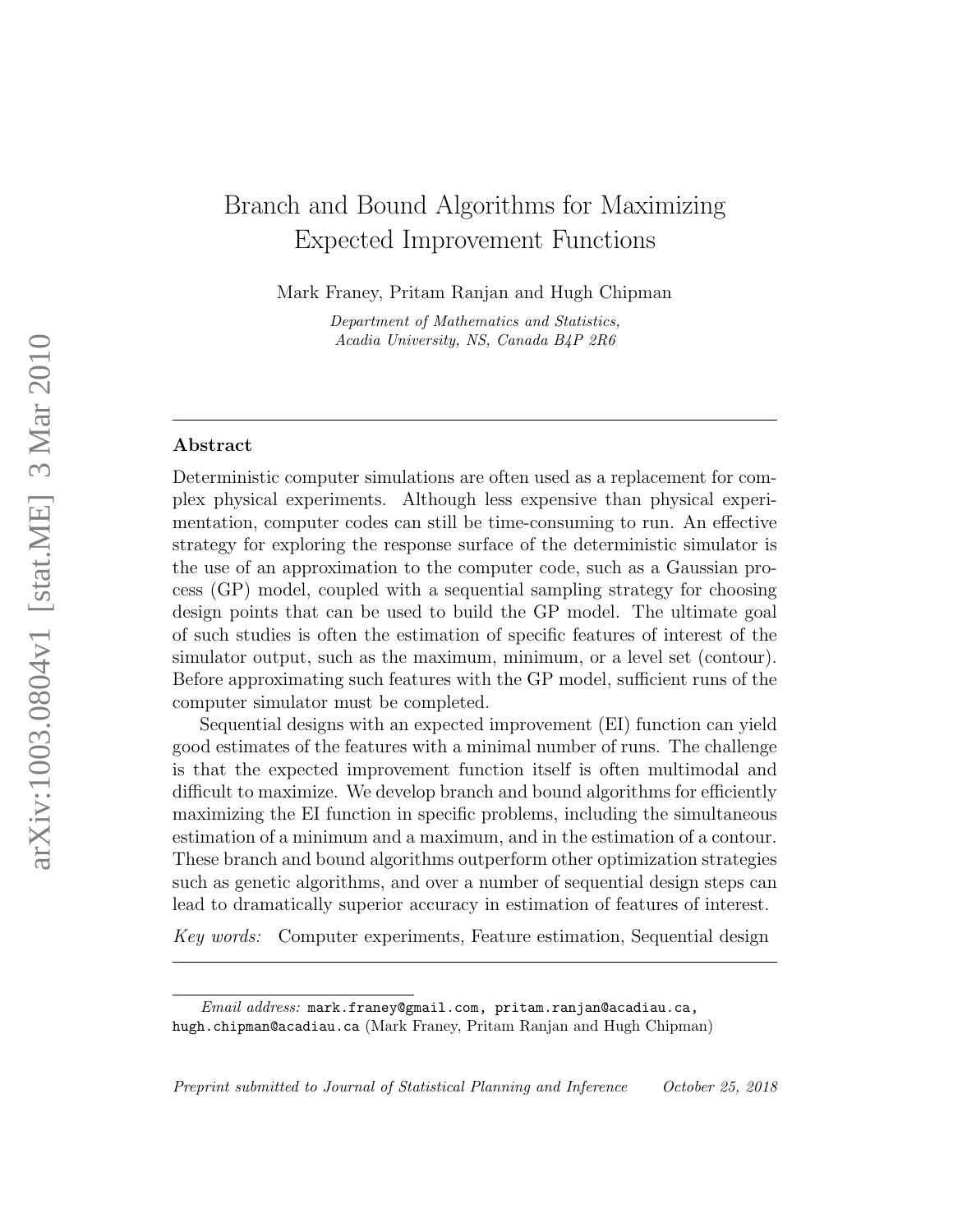## 1. Introduction

Computer experiments are often employed to simulate complex systems, but realistic computer simulators of physical phenomena can be time consuming to evaluate. In such cases it is desirable to perform the experiment as efficiently as possible. One popular approach designed for this purpose is sequential experimental design (Jones, 2001) whereby an initial design is simulated and a surrogate model is fit to the output, often using a Gaussian Spatial Process (Sacks et al., 1989). The surrogate provides estimates at all input combinations (sampled and unsampled) with accompanying variance estimates and is used, along with a suitable 'infill criterion', to choose subsequent trials.

Scientists are often interested in specific features of the simulator, such as the maximum, the minimum, level set(s), etc. In each case, the follow-up trial in the sequential design is selected so as to give the greatest improvement to the estimate(s) of these feature(s) of interest. A popular approach is to choose this new trial by maximizing a merit-based infill criterion. Many criteria have been proposed (Jones et al., 1998) (Villemonteix et al., 2006) (Forrester and Jones, 2008) and one popular choice is the 'expected improvement'. This criteria has been shown to be efficient if the initial design is not too sparse or deceptive (Forrester and Jones, 2008).

The form of the improvement function varies with the features of interest, but in any case facilitates a balance between choosing points that exhibit local optimality (greedy search, new trials close to predicted feature of interest), and points with high uncertainty (global search, new trials away from previously sampled points) (Papalambros et al., 2002). Finding the next design point (the point that maximizes the EI function) is necessary in order to ensure the estimation of features of interest in the smallest number of simulator runs. Finding this maximum is a difficult global optimization problem, and the addition of each point in the sequential design changes the EI function, requiring another search for the global optimum of EI in order to find the next point.

The main focus of this paper is to develop branch and bound algorithms for maximizing expected improvement functions for two particular features of interest; contours, and the simultaneous estimation of maximum and minimum. The most challenging aspect of this algorithm is constructing the bounds on the objective function (expected improvement). Branch and bound algorithms have been implemented for finding the minimum of a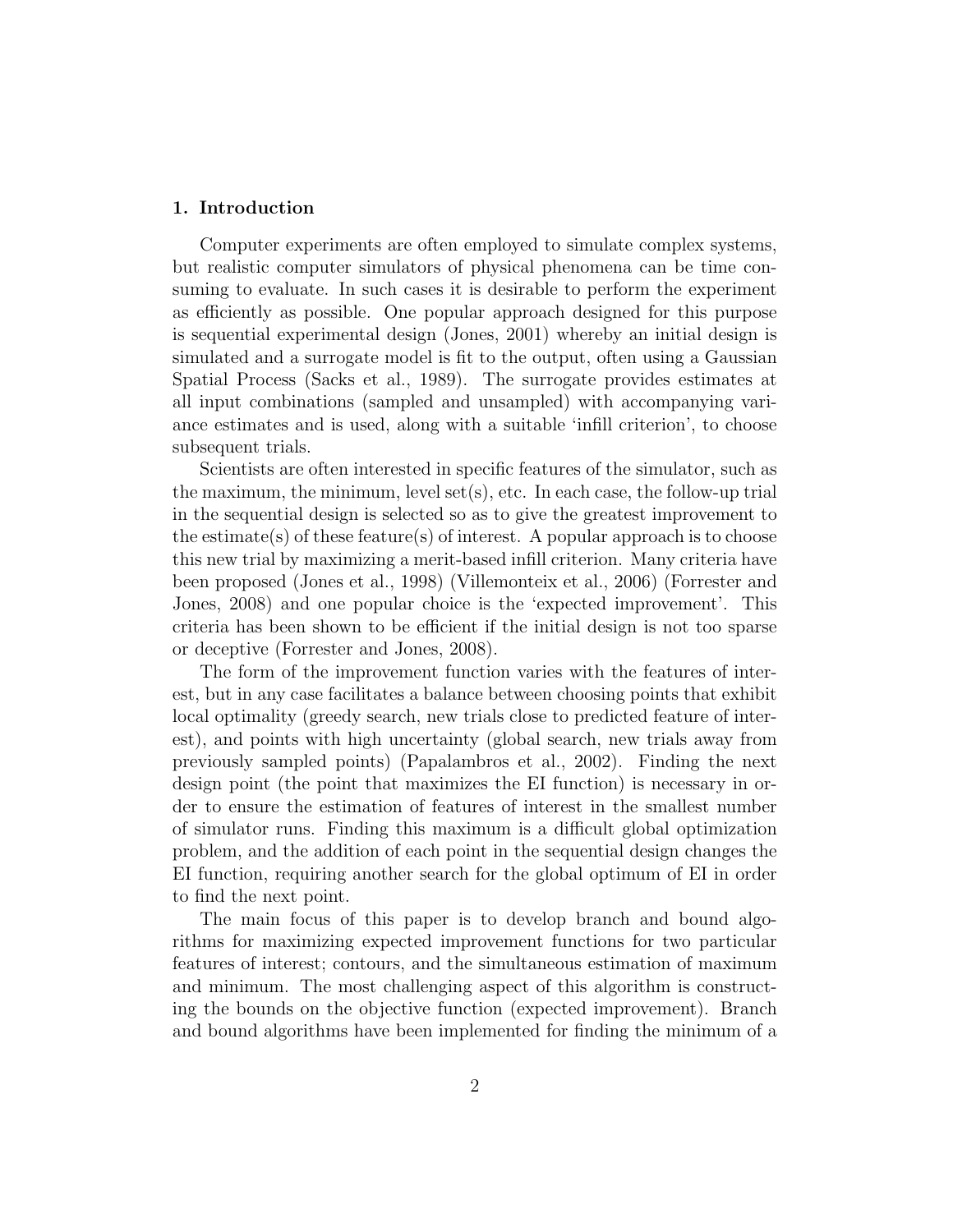function (Jones et al., 1998), and expected improvement criteria have been developed for the minimum (Jones et al., 1998), and contours (Ranjan et al., 2008). Our main contribution are in (a) generalizing the expected improvement criterion for simultaneous estimation of the maximum and minimum, and (b) developing branch and bound algorithms for maximizing expected improvement for contours, and for simultaneous maximum/minimum estimation. Ranjan et al. (2008) maximized their expected improvement function for estimating contours using a genetic algorithm. The branch and bound algorithm developed here outperforms their optimization by locating level sets using fewer simulator runs.

This paper is organized as follows: Section 2 gives an overview of the Gaussian process model, the expected improvement criterion and a generic branch and bound algorithm which will be used to maximize the expected improvement over candidate input points. In Section 3 we propose bounds on the expected improvement for estimating contours and simultaneous estimation of the global maximum and minimum. Section 4 presents simulation results comparing our branch and bound and a genetic algorithm similar to that of Ranjan et al. (2008) for different test functions. We present our conclusions and outline possible future work in Section 5.

## 2. Review - surrogate model, global optimization

#### *2.1. Gaussian Process Model*

Let  $y_i$  represent the univariate response from the computer simulator, and  ${\bf X} = ({\bf x}_1, {\bf x}_2, ..., {\bf x}_n)'$  be the matrix of input vectors  ${\bf x}'_i = (x_{i1}, x_{i2}, ..., x_{id})$  used to generate the respective outputs, with  $y(\mathbf{X}) = (y_1, y_2, ..., y_n)'$ . Without loss of generality, let the input space be the unit hypercube  $\chi = [0, 1]^d$ . Following Sacks et al. (1989) we model the output  $y(\mathbf{x}_i)$  as

$$
y(\mathbf{x}_i) = \mu + z(\mathbf{x}_i); \qquad i = 1, ..., n,
$$
 (1)

where  $\mu$  is the overall mean, and  $\{z(\mathbf{x}), x \in \chi\}$  is a Gaussian spatial process with mean 0, variance  $\sigma_z^2$  and  $\text{corr}(z(\mathbf{x}_i), z(\mathbf{x}_j)) = R_{ij}$ . The correlation matrix R is a function of the hyper-parameters  $\boldsymbol{\theta} = (\theta_1, \dots, \theta_d)$ . In general,  $y(X)$  has multivariate normal distribution,  $y(X) \sim N_n(1_n\mu, \sigma_z^2 R)$ , where the parameters  $\Omega = (\theta_1, ..., \theta_d; \mu, \sigma_z^2)$  are estimated by maximizing the likelihood. The mean and variance parameters have closed form estimates given by

$$
\hat{\mu} = (\mathbf{1}'_n R^{-1} \mathbf{1}_n)^{-1} \mathbf{1}'_n R^{-1} \mathbf{y} \quad \text{and} \quad \hat{\sigma}_z^2 = \frac{(\mathbf{y} - \mathbf{1}_n \hat{\mu})' R^{-1} (\mathbf{y} - \mathbf{1}_n \hat{\mu})}{n}, \qquad (2)
$$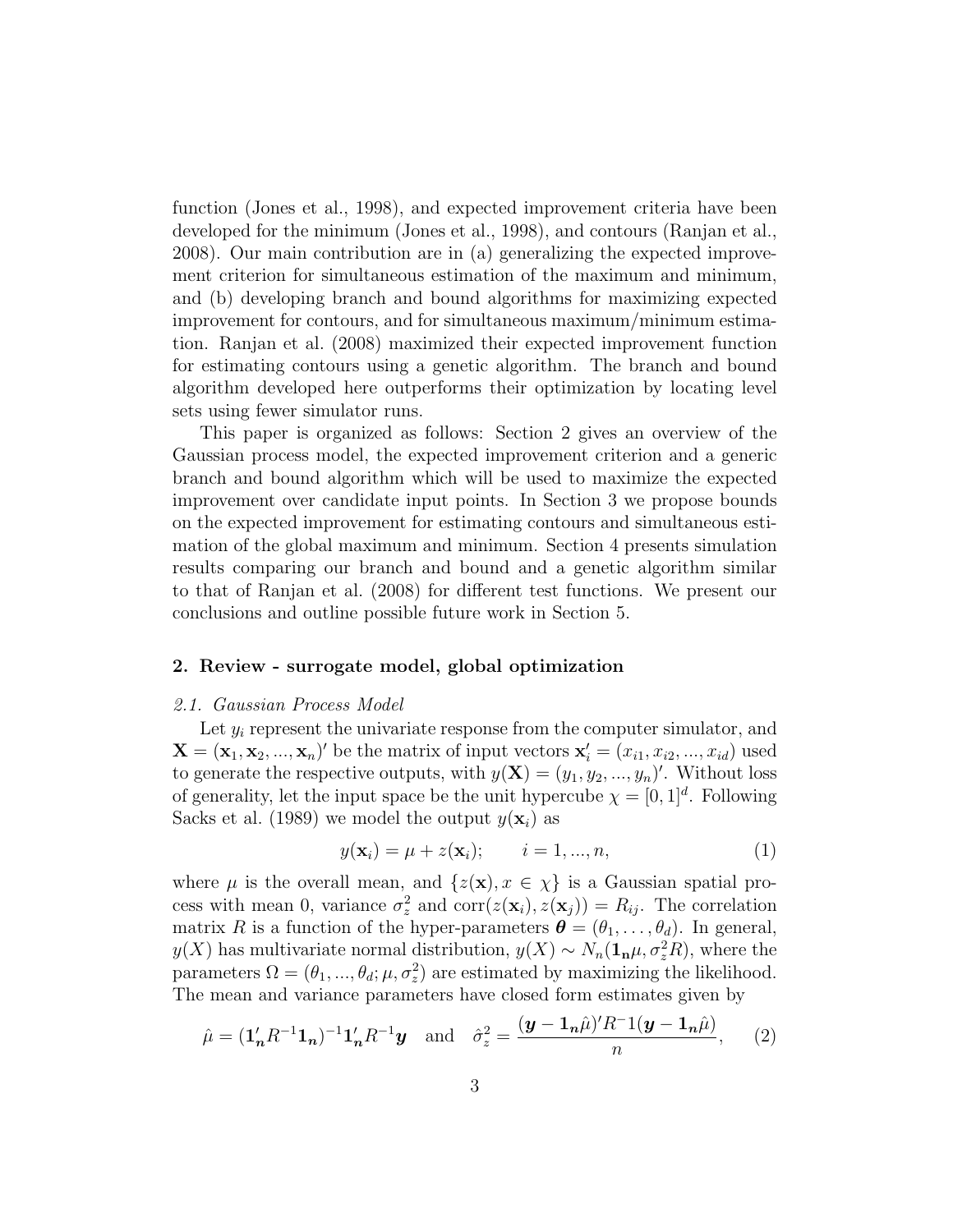whereas the hyper-parameters  $\boldsymbol{\theta} = (\theta_1, ..., \theta_d)$  are estimated by maximizing the profile likelihood.

The best linear unbiased predictor (BLUP) at  $x^*$ ,  $\hat{y}(x^*)$ , and the associated mean squared error (MSE)  $s^2(x^*)$  are given by

$$
\hat{y}(x^*) = \hat{\mu} + r'R^{-1}(y - \mathbf{1}_n\hat{\mu}),\tag{3}
$$

$$
s^{2}(y(x^{*})) = \sigma_{z}^{2} \left( 1 - r' R^{-1} r + \frac{(1 - \mathbf{1}_{n}' R^{-1} r)^{2}}{\mathbf{1}_{n}' R^{-1} \mathbf{1}_{n}} \right), \tag{4}
$$

where  $r = (r_1(x^*), ..., r_n(x^*))'$  and  $r_i(x^*) = \text{corr}(z(x^*), z(x_i))$ . The estimates  $\hat{y}(x^*)$  and  $\hat{s}(x^*)$  are obtained by replacing R, r and  $\sigma_z^2$  with  $\hat{R}(\hat{\theta})$ ,  $\hat{r}(\hat{\theta})$ and  $\hat{\sigma}_z^2$ . There are innumerable choices for the correlation structure, for instance, power exponential correlation and Matérn correlation (see Stein (1999); Santner et al. (2003) for details). The choice of correlation function is not crucial to the algorithms and methodologies developed here, and thus we omit the details. In all illustrations, the power exponential correlation function is used.

It turns out that if the design points are close together in the input space the correlation matrix  $R$  can sometimes be near-singular which results in unstable computation. A popular approach to overcome this problem is to introduce a small nugget  $0 < \delta < 1$  and approximate the ill-conditioned  $R^{-1}$ with a well-conditioned  $(R + \delta I)^{-1}$ , where I is the  $n \times n$  identity matrix. In later sections, a nugget is included in the GP model.

### *2.2. Sequential design using EI criterion*

For expensive computer models the total number of simulator runs is limited; and thus the choice of design points is crucial for estimating certain pre-specified features or approximating the underlying process. If we are interested in only certain features (e.g., global maxima, contours, and so on) of the process, a popular approach is to use a sequential sampling strategy. The key steps of such a sampling strategy are summarized as follows:

- 1. Choose an initial design  $\{x_1, \ldots, x_{n_0}\}.$
- 2. Run the simulator, f, for these design settings to get  $\{y_1, \ldots, y_{n_0}\}$ , where  $y_i = f(x_i)$ . Set  $n = n_0$ .
- 3. Fit a surrogate to the data  $\{(x_i, y_i), i = 1, ..., n\}$  (we use the Gaussian process model).
- 4. Choose a new trial  $x_{new}$  that leads to improvement in the estimate of the feature of interest.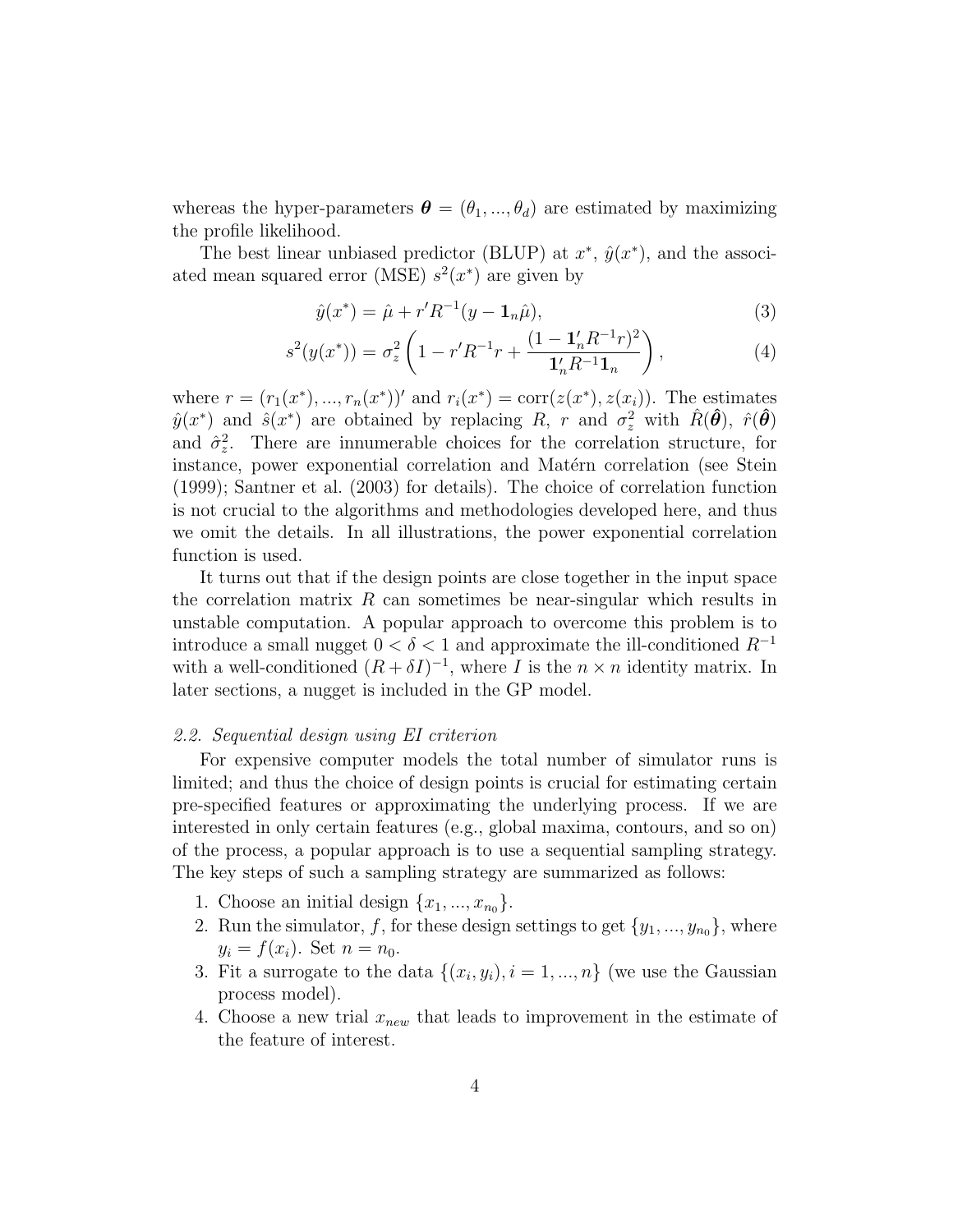- 5. Run the simulator for the new trial location and update the data  $x_{n+1} =$  $x_{new}, y_{n+1} = f(x_{new})$  and  $n = n + 1$ .
- 6. Repeat 3-5 until  $n$  exceeds a predetermined limit.

Developing feature specific criteria for selecting new trials has gained considerable attention in the computer experiment community. For instance, Jones et al. (1998) proposed an *expected improvement* (EI) criterion for estimating the global minimum of an expensive computer simulator. Let  $I(x)$  denote the improvement function for estimating a particular feature of interest. Then, the proposed criterion in Jones et al. (1998) is  $E[I_1(x)]$ , where  $I_1(x) = \max\{f_{min} - y(x), 0\}$ ,  $f_{min}$  is the current best estimate of the function minimum, and the expectation is taken over the distribution of  $y(x) \sim N(\hat{y}(x), s^2(x))$ . That is, the new trial in Step 4 is the maximizer of

$$
E[I_1(x)] = s(x)\phi(u) + (f_{min} - \hat{y}(x))\Phi(u),
$$
\n(5)

where  $u = (f_{min} - \hat{y}(x))/s(x)$ , and  $\phi(\cdot)$  and  $\Phi(\cdot)$  denote standard normal pdf and cdf respectively. One of the most attractive characteristics of the EI criterion is that it exhibits a balance between 'global' and 'local' search. The first term in (5) supports global search, and the second term, local search.

Since the main objective of performing a good design is to attain (or at least reach a good approximation of) the global minimum in as few simulator runs as possible, efficient optimization of the EI function becomes very important. The EI functions are often multimodal and the location, number and heights of these peaks change after adding every new trial. Jones et al. (1998) developed a branch and bound (BNB) algorithm for optimizing the EI function (5), which we review briefly in the next section.

## *2.3. Branch and bound algorithm: review for finding a global minimum*

BNB algorithms are often used for global optimization of non-convex functions (Lawler and Wood, 1966; Moore, 1991). The BNB algorithm presented here finds the global minimum of a real-valued function  $g$ . In our case,  $g(x) = -E[I(x)]$  is defined on the d-dimensional hypercube  $\mathcal{Q}_{init}$  $\chi = [0, 1]^d$  for a specific feature of interest.

There are three key components of a BNB algorithm - (i) branching (ii) bounding and (iii) pruning. The branching component uses a splitting procedure that, given a rectangle  $\mathcal{Q} \subset \mathcal{Q}_{init}$ , returns  $\mathcal{Q}_I$  and  $\mathcal{Q}_{II}$  such that  $\mathcal{Q}_I \cap \mathcal{Q}_{II} = \phi$  (null) and  $\mathcal{Q}_I \cup \mathcal{Q}_{II} = \mathcal{Q}$ . The splitting occurs along the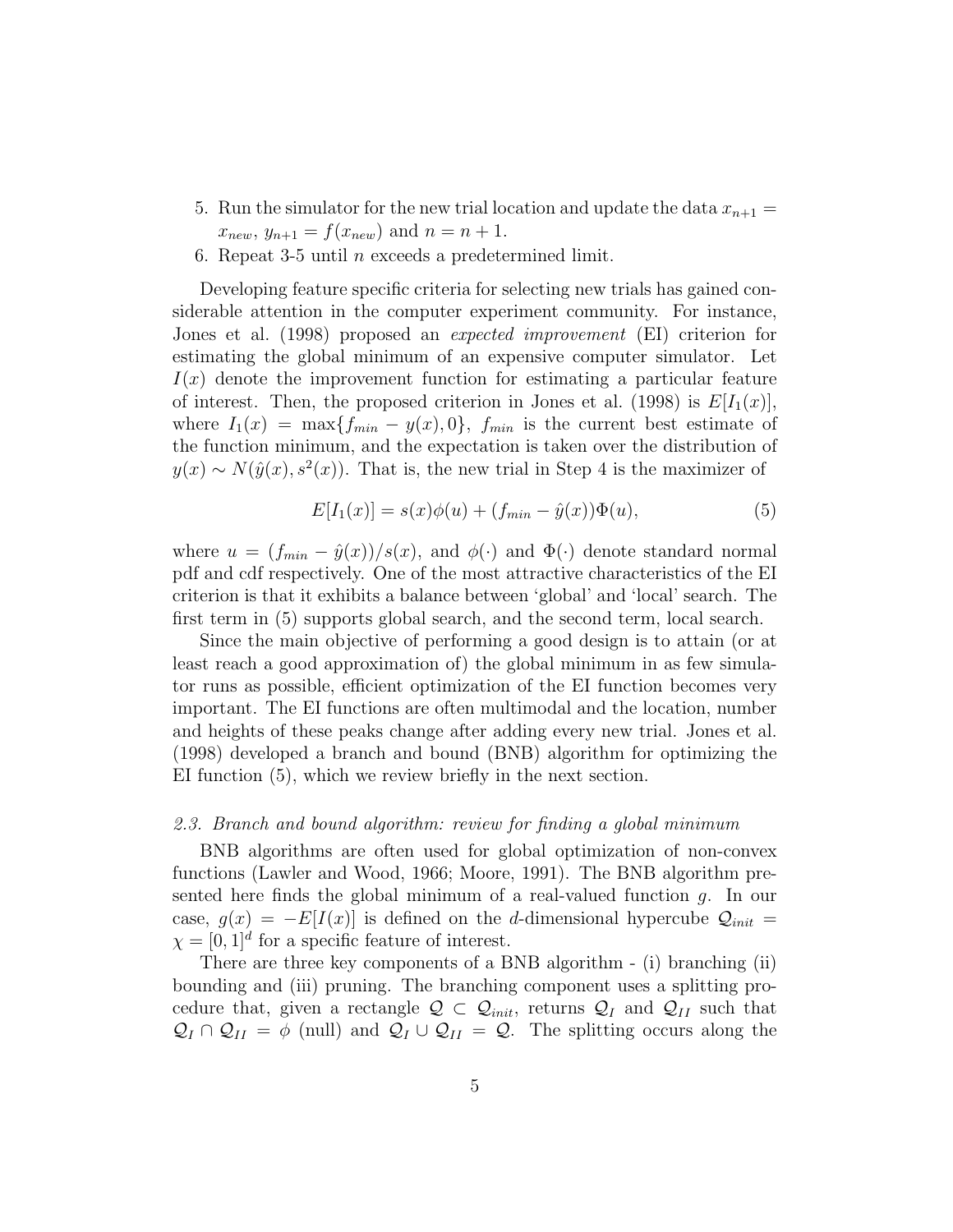longest edge of  $Q$  (if there is a tie, one is chosen randomly). Bounding is the second component. Bounding the objective function  $g$ , requires finding the lower and upper bounds,  $\Psi_{lb}$  and  $\Psi_{ub}$ , of the minimum value of g. Let  $\Psi_{min}(\mathcal{Q}) = \min_{x \in \mathcal{Q}} g(x)$  for every  $\mathcal{Q} \subset \mathcal{Q}_{init}$ , then  $\Psi_{lb}$  and  $\Psi_{ub}$  must satisfy

$$
R1: \Psi_{lb}(\mathcal{Q}) \le \Psi_{min}(\mathcal{Q}) \le \Psi_{ub}(\mathcal{Q})
$$
  
\n
$$
R2: \forall \epsilon > 0 \,\exists \,\delta > 0 \text{ such that for all } \mathcal{Q} \subseteq \mathcal{Q}_{init},
$$
  
\n
$$
|\mathcal{Q}| \le \delta \implies \Psi_{ub}(\mathcal{Q}) - \Psi_{lb}(\mathcal{Q}) \le \epsilon.
$$
\n(6)

As in Balakrishnan et al. (1991),  $|Q|$  is the length of the longest edge of rectangle Q. Although BNB algorithms guarantee the global minimum of g with a pre-specified tolerance  $\epsilon$ , the bounding functions  $\Psi_{lb}$  and  $\Psi_{ub}$  are objective function specific and often nontrivial to derive. This is the most challenging part of a BNB algorithm. Appropriate lower and upper bounds can be constructed for maximizing the EI criteria for a few specific process features of interest, and this is the main contribution of the paper. The third component of the BNB algorithm is pruning, in which the algorithm removes rectangles  $\mathcal Q$  from the set of all rectangles  $\mathcal L$ , that have lower bound greater than the upper bound of some other rectangle in  $\mathfrak{L}$ . In the BNB algorithm outlined below, individual rectangles are represented by  $\mathcal{Q}'$ 's and lists of rectangles are represented by  $\mathfrak{L}$ 's:

1 
$$
k = 0
$$
 (initialize counter)  
\n2  $\mathfrak{L}_0 = {\mathcal{Q}_{init}}$  (initialize rectangle list)  
\n3  $L_0 = \Psi_{lb}{\mathcal{Q}_{init}}$   
\n4  $U_0 = \Psi_{ub}{\mathcal{Q}_{init}}$   
\n5 while  $U_k - L_k > \epsilon$   
\n6 *Pick*  $\mathcal{Q} \in \mathfrak{L}_k : \Psi_{lb}(\mathcal{Q}) = L_k$   
\n7 *Split*  $\mathcal{Q}$  *along one of its longest edges into*  $\mathcal{Q}_I$  *and*  $\mathcal{Q}_{II}$   
\n8  $\mathfrak{L}_{k+1} := (\mathfrak{L}_k \setminus \{\mathcal{Q}\}) \cup \{\mathcal{Q}_I, \mathcal{Q}_{II}\}$  (remove  $\mathcal{Q}$ , replace with  
\n $Q_I$  and  $\mathcal{Q}_{II}$  to get  $\mathfrak{L}_{k+1}$ )  
\n9  $L_{k+1} := min_{\mathcal{Q} \in \mathfrak{L}_{k+1}} \Psi_{ub}(\mathcal{Q})$   
\n10  $U_{k+1} := min_{\mathcal{Q} \in \mathfrak{L}_{k+1}} \Psi_{ub}(\mathcal{Q})$   
\n11  $\mathfrak{L}_{k+1} := \mathfrak{L}_{k+1} \setminus \{\mathcal{Q} \in \mathfrak{L}_{k+1} : \Psi_{lb}(\mathcal{Q}) > U_{k+1}\}$   
\n12  $k = k + 1$   
\n13 *end*

In this algorithm, k is the iteration index,  $\mathfrak{L}_{k+1}$  is the list of hyper-rectangles,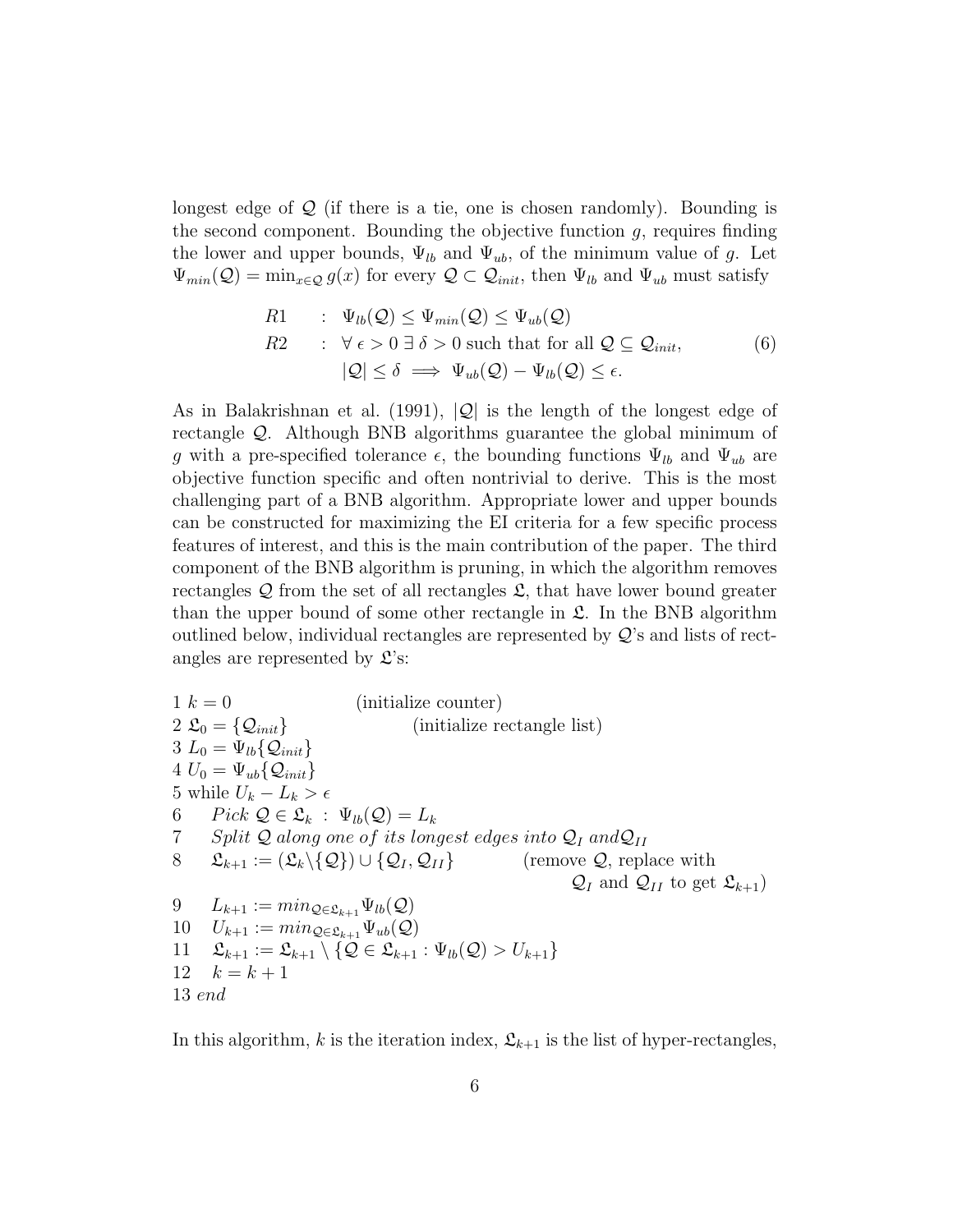$(L_{k+1}, U_{k+1})$  are the smallest lower and upper bounds for  $\Psi_{min}(\mathcal{Q}_{init})$  (in our case min<sub> $x \in \mathcal{E}[I(x)]$ </sub>) after k+1 iterations, and  $\epsilon$  is the desired precision and is fixed beforehand. Steps 6-8 correspond to branching, Steps 9-10 bounding, and Step 11 represents pruning of the hyper-rectangles.

The EI function,  $E[I_1(x)]$ , for finding the global minimum of the simulator, is a function of the input location x via the predicted response  $\hat{y}(x)$ , the associated uncertainty  $s^2(x)$  at x and the current estimate of the global minimum  $f_{min}$  (in general the estimate of the feature of interest). Jones et al. (1998) note that  $E[I_1(x)]$  is monotonic with respect to (w.r.t.)  $\hat{y}(x)$  and  $s(x)$ . Let  $EI_1(s(x), \hat{y}(x))$  denote  $E[I_1(x)]$  for all  $x \in \chi$ . Taking partial derivatives of (5) w.r.t.  $\hat{y}(x)$  and  $s(x)$  give

$$
\frac{\partial EI_1}{\partial s(x)} = \phi(u) \quad \text{and} \quad \frac{\partial EI_1}{\partial \hat{y}(x)} = -\Phi(u) .
$$

The partial derivatives  $\partial EI_1/\partial s(x) \geq 0$  and  $\partial EI_1/\partial \hat{y}(x) \leq 0$  for all  $x \in \chi$ . Hence if  $\hat{y}(x)$  and  $s(x)$  can be bounded by  $(\hat{y}_{lb}(Q), \hat{y}_{ub}(Q))$  and  $(s_{lb}(Q), s_{ub}(Q))$ respectively over a hyper-rectangle  $\mathcal{Q} \in \mathcal{L}$ , then for every  $x \in \mathcal{Q}$ , the lower and upper bounds  $E[I_1(x)]_{ub} = \Psi_{lb}(Q)$  and  $E[I_1(x)]_{lb} = \Psi_{ub}(Q)$  are

$$
E[I_1(x)]_{lb} = EI_1(s_{lb}(Q), \hat{y}_{ub}(Q)),
$$
  

$$
E[I_1(x)]_{ub} = EI_1(s_{ub}(Q), \hat{y}_{lb}(Q)),
$$

where  $\hat{y}_{lb}(\mathcal{Q}), \hat{y}_{ub}(\mathcal{Q}), s_{lb}(\mathcal{Q})$  and  $s_{ub}(\mathcal{Q})$  are the lower and upper bounds on  $\hat{y}(x)$  and  $s(x)$  over Q. These bounds are needed in Steps 6-11. In practice  $s(x)$  is replaced by its predicted value  $\hat{s}(x)$ . This approach of bounding the EI function is efficient, as bounding  $s(x)$  and  $y(x)$  is relatively easier (see Jones et al. (1998) for details).

## 3. BNB Algorithms for New EI Criteria

In this section we first propose a generalization of the expected improvement criterion developed by Jones et al. (1998) for simultaneously estimating the maximum and minimum of an expensive deterministic computer simulator. Next we develop a BNB algorithm for maximizing this new EI criterion. We also propose a modification in the EI criterion developed by Ranjan et al. (2008) for estimating a pre-specified contour. This modification facilitates the development of a BNB algorithm for maximizing the modified EI criterion, and still maintains the global versus local search trade-off.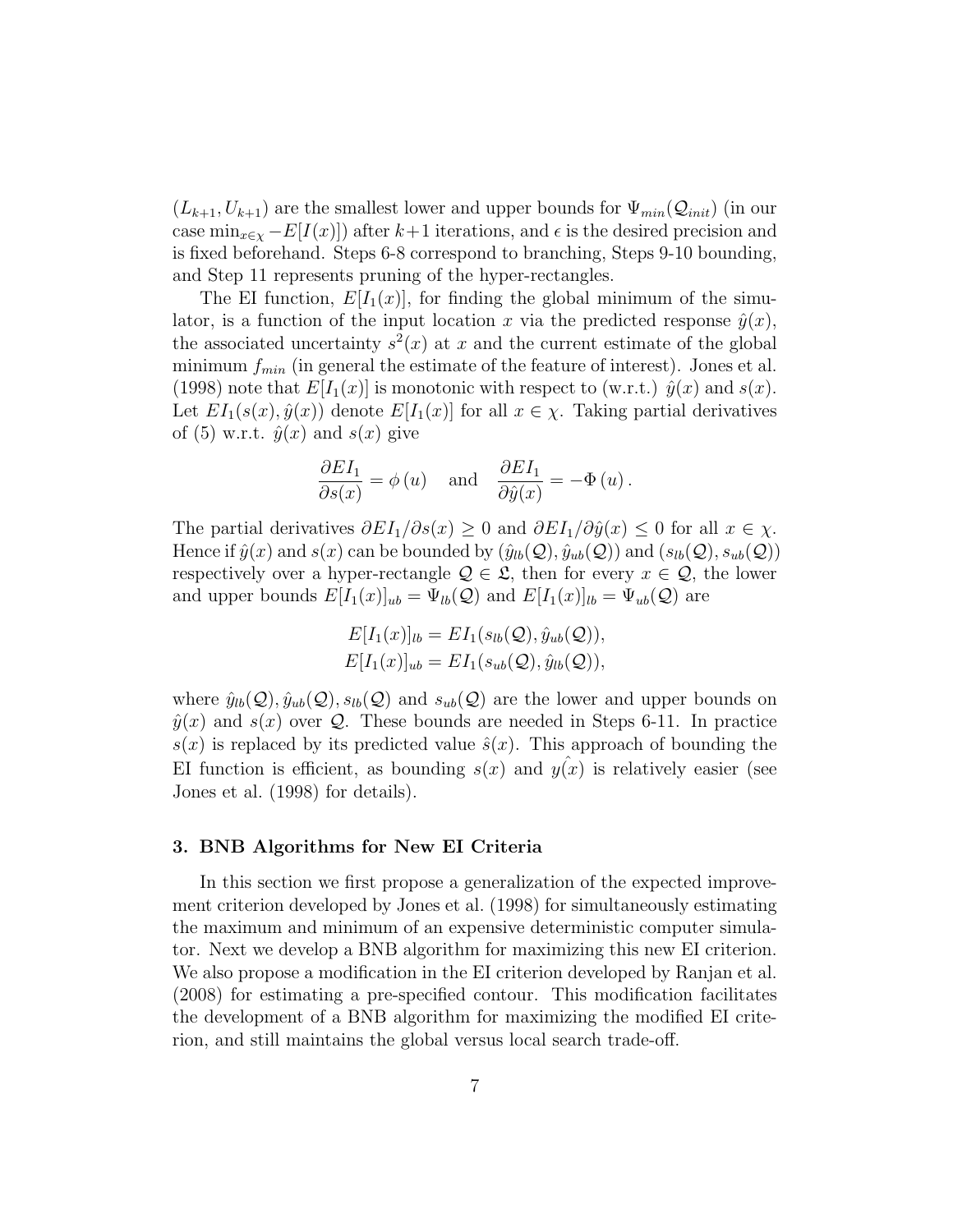#### *3.1. EI criterion for maximum and minimum*

We propose an improvement function for simultaneous estimation of the global maximum and minimum. This feature could be of specific interest, for instance, if one wishes to identify best-case and worst-case scenarios in a global climate change model, or maximal and minimal projected unemployment rates in a complex model of the economy. The improvement function can be written as

$$
I_2(x) = \max\{(y(\mathbf{x}) - f_{max}), (f_{min} - y(\mathbf{x})), 0\},\tag{7}
$$

where  $f_{max}$  and  $f_{min}$  are current best estimates of the global maximum and minimum respectively. The corresponding expected improvement criterion is obtained by taking the expectation of  $I_2(x)$  with respect to the distribution of  $y(x) \sim N(\hat{y}(x), s^2(x)),$ 

$$
E[I_2(x)] = s\phi(u_1) + (\hat{y} - f_{max})\Phi(u_1) + s\phi(u_2) + (f_{min} - \hat{y})\Phi(u_2),
$$
 (8)

where  $u_1 = (\hat{y} - f_{max})/s$  and  $u_2 = (f_{min} - \hat{y})/s$ . The EI criterion (8) turns out to be the sum of the two EI criteria for individually estimating the global maximum and the global minimum. Optimization of (8) favors subsequent sampling in the neighbourhood of the global maximum if  $(\hat{y} - f_{max})\Phi(u_1)$  is the dominating term in the sum, the global minimum if  $(f_{min} - \hat{y})\Phi(u_2)$  is the dominant term, and otherwise in the less explored regions to minimize overall variability.

As in optimization of the EI criterion (5) for estimating the global minimum, a BNB algorithm can be developed for optimizing (8). The most difficult part, computation of the lower and upper bounds of (8) that satisfy R1 and R2 in (6) for minimizing  $g(x) = -E[I_2(x)]$ , is accomplished by monotonicity of the  $E[I_2(x)]$  w.r.t.  $\hat{y}(x)$  and  $s(x)$ . Let  $EI_2(s(x), \hat{y}(x))$  denote  $E[I_2(x)]$  for all  $x \in \chi$ . Then the two partial derivatives of  $E[I_2(x)]$  are

$$
\frac{\partial EI_2}{\partial s(\mathbf{x})} = \phi(u_1) + \phi(u_2) \quad \text{and} \quad \frac{\partial EI_2}{\partial \hat{y}(\mathbf{x})} = \Phi(u_1) - \Phi(u_2).
$$

The partial derivative w.r.t.  $s(x)$  is positive for all  $x \in \chi$ , and the partial derivative w.r.t.  $\hat{y}(x)$  is equal to zero when  $\hat{y}(\mathbf{x}) = \frac{(f_{max} + f_{min})}{2}$ . Moreover, it is straightforward to show that

$$
\frac{\partial EI_2}{\partial \hat{y}(\mathbf{x})} \begin{cases} \geq 0 & \text{if } \hat{y}(\mathbf{x}) > \frac{(f_{max} + f_{min})}{2} \\ \leq 0 & \text{if } \hat{y}(\mathbf{x}) < \frac{(f_{max} + f_{min})}{2} \end{cases}
$$

.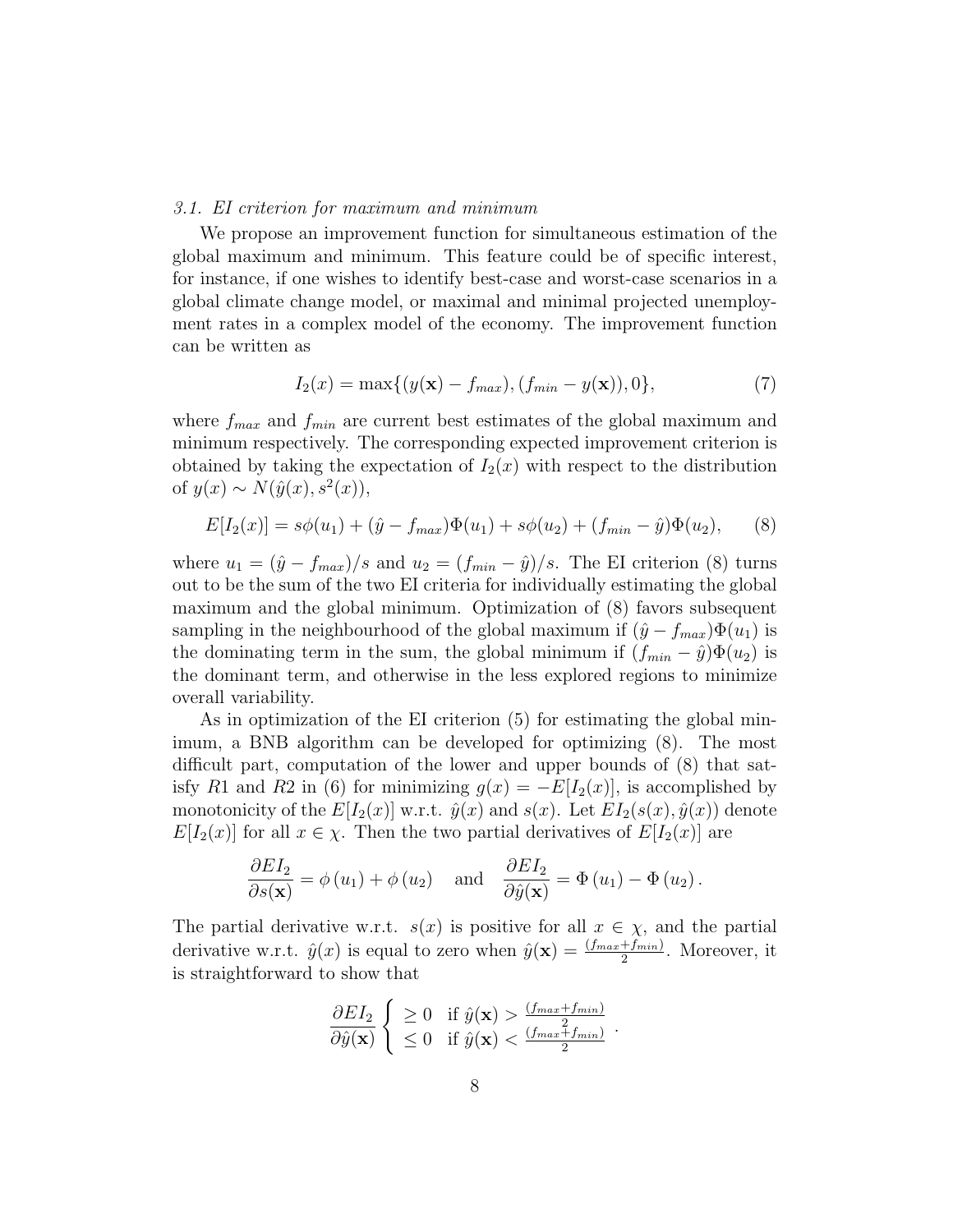Hence  $E[I_2(x)]$  is monotonic for all  $x \in \chi$  w.r.t.  $s(x)$  and piecewise monotonic w.r.t.  $\hat{y}(\mathbf{x})$ . Given the upper and lower bounds on  $\hat{y}(\mathbf{x})$  and  $s(\mathbf{x})$  in a hyperrectangle  $\mathcal{Q} \subset \mathcal{Q}_{init}$ , somewhat *conservative* bounds on  $E[I_2(\bm{x})]$ , for every  $x \in \mathcal{Q}$ , are

$$
E[I_2(x)]_{lb} = \min\{EI_2(s_{lb}(\mathcal{Q}), \hat{y}_{lb}(\mathcal{Q})), EI_2(s_{lb}(\mathcal{Q}), \hat{y}_{ub}(\mathcal{Q}))\},\
$$
  

$$
E[I_2(x)]_{ub} = \max\{EI_2(s_{ub}(\mathcal{Q}), \hat{y}_{lb}(\mathcal{Q})), EI_2(s_{ub}(\mathcal{Q}), \hat{y}_{ub}(\mathcal{Q}))\}.
$$

That is, the upper bound of  $E[I_2(x)]$  in  $\mathcal Q$  is calculated at  $s_{ub}(\mathcal Q)$ , and due to piecewise monotonicity of  $E[I_2(x)]$ , corresponds to the  $\hat{y}(\mathbf{x})$  in  $\mathcal{Q}$  that is closest to  $f_{min}$  or  $f_{max}$ . Similarly, the lower bound of  $E[I_2(x)]$  is calculated using  $s_{lb}(Q)$  and the  $\hat{y}(\mathbf{x})$  in Q that is closest to  $(f_{max} + f_{min})/2$ .

These bounds are conservative because the lower and upper bounds of s(x) and minimizer of  $|\hat{y}(x) - (f_{max} + f_{min})/2|$  may not correspond to the same point in the input space. The lower bound  $\Psi_{lb}(Q)$  of  $\min_{x \in Q}(-E[I_2(x)])$ will be equal to the true minimum of  $-E[I_2(x)]$  only if the minimizers of  $s(x)$ and  $|\hat{y}(x) - (f_{max} + f_{min})/2|$  are identical. As a result, the hyper-rectangles in  $\mathfrak L$  are pruned at a slower rate.

#### *3.2. BNB algorithm for contour estimation problem*

The use of a EI criterion for estimating a contour (level set) of an expensive computer simulator was proposed by Ranjan et al. (2008). The motivating application involved distinguishing "good" from "bad" performance of a server in a one-server-two-queue network queuing simulator. The proposed improvement function for estimating the contour  $S(a) = \{x : y(x) = a\}$  was  $I_3(x) = \epsilon^2(x) - \min\{(y(x) - a)^2, \epsilon^2(x)\}\,$ , where  $\epsilon(x) = \alpha s(x)$ , for a positive constant  $\alpha$ , defines a neighbourhood around the contour. The expectation of  $I(x)$  w.r.t.  $y(x) \sim N(\hat{y}(x), s^2(x))$  is given by

$$
E[I_3(x)] = [e^2(x) - (a - \hat{y}(x))^2] [\Phi(u_1) - \Phi(u_2)]
$$
  
- 2(a - \hat{y}(x))s(x) [\phi(u\_1) - \phi(u\_2)] - s^2(x) \int\_{u\_1}^{u\_2} w^2 \phi(w) dw, (9)

where  $u_1 = (a - \hat{y}(x) + \epsilon(x))/s(x)$ ,  $u_2 = (a - \hat{y}(x) - \epsilon(x))/s(x)$ , and  $\phi(\cdot)$  and  $\Phi(\cdot)$  are the standard normal pdf and cdf respectively. Ranjan et al. (2008) use  $E[I_3(x)]$  as the EI criterion for selecting additional new trials in the sequential sampling strategy. However, controlling the trade-off between local and global search has gained attention in the area of computer experiments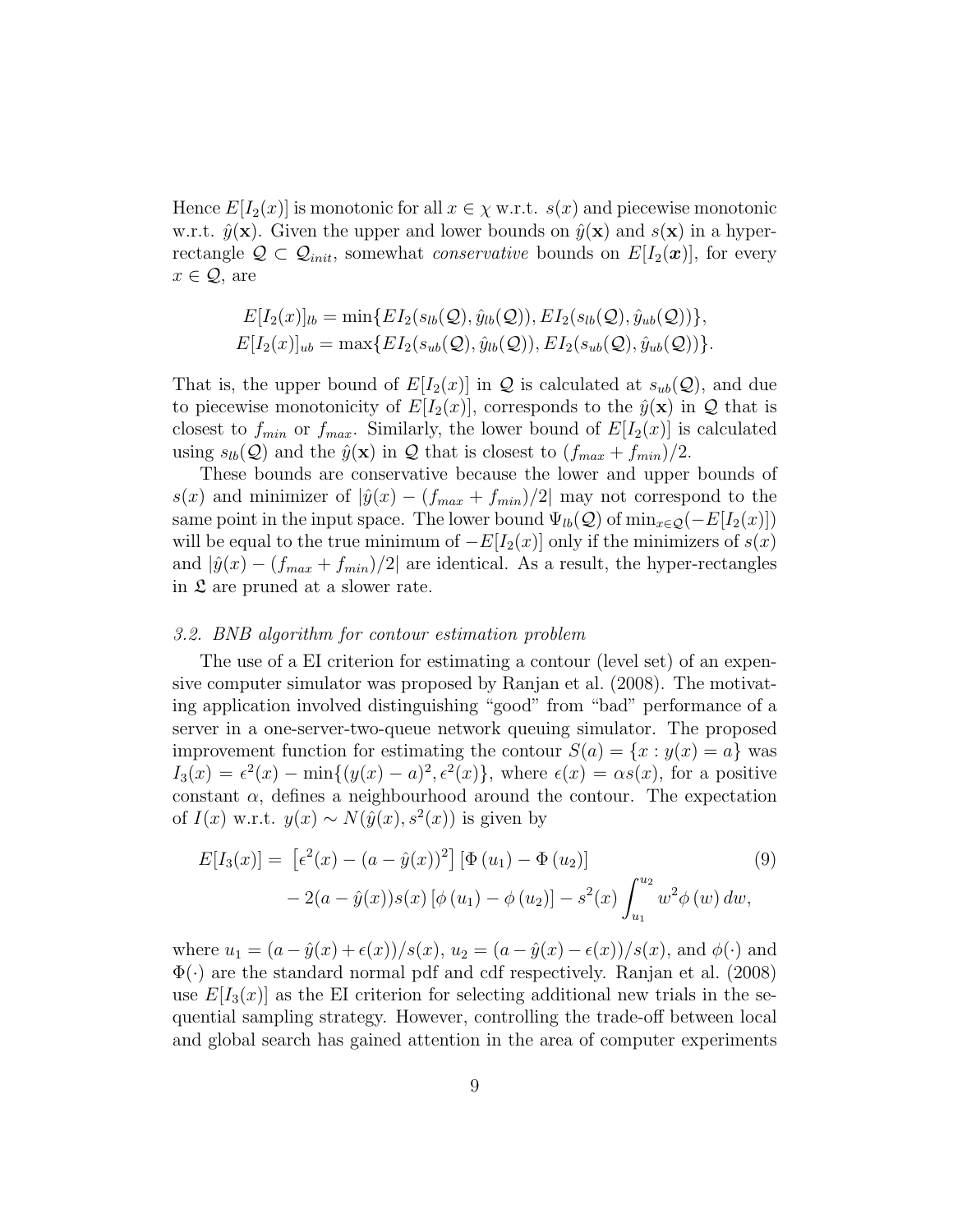(e.g., Schonlau, Welch and Jones (1998), Sóbester, Leary, and Keane (2005)). This motivated us to modify the EI criterion in (9) that will facilitate the construction of the lower and upper bounds which satisfy  $R1$  and  $R2$  in (6), and still entertains the global versus local search trade-off.

Note that the third term in (9) represents the total uncertainty in the  $\epsilon$ -neighbourhood of the contour at x, and can be dropped without altering the important features of the criterion. We propose a modified EI criterion, obtained by dropping the third term in (9) and using a change of variable  $\{\hat{y}(x), s(x)\}\rightarrow \{t(x), s(x)\}\text{, given by}$ 

$$
E[I_3^*(x)] = s^2(x) \left[\alpha^2 - t^2\right] \left[\Phi\left(t + \alpha\right) - \Phi\left(t - \alpha\right)\right] - 2ts^2(x) \left[\phi\left(t + \alpha\right) - \phi\left(t - \alpha\right)\right],\tag{10}
$$

where  $t = (a - \hat{y}(x))/s(x)$ . Although the proposed modification slightly alters the tradeoff between the global and local search (see Section 4.1 for more details), it allows the partial derivatives of  $E[I_3^*]$  $\binom{1}{3}(x)$  to be piecewise monotone. Furthermore, this facilitates easy construction of lower and upper bounds in the BNB algorithm for efficient optimization of  $E[I_3^*]$  $\binom{[*]}{3}(x)].$ 

Let  $EI_3^*(s(x), t(x))$  denote  $E[I_3^*]$  $\binom{1}{3}(x)$  for all  $x \in \chi$ . Then, the partial derivative of  $E[I_3^*]$  $\binom{1}{3}(x)$  w.r.t.  $t = t(x)$  is

$$
\frac{\partial EI_3^*}{\partial t} = -2s^2(x)t[\Phi(t+\alpha) - \Phi(t-\alpha)] + 2\alpha s^2(x)t[\phi(t+\alpha) + \phi(t-\alpha)]
$$
  
+ 
$$
s^2(x)(\alpha^2 + t^2 - 2)[\phi(t+\alpha) - \phi(t-\alpha)].
$$
 (11)

It turns out that the sign of the partial derivative  $\partial EI_3^* / \partial t$  depends on the sign of  $t = (a - \hat{y}(x))/s(x)$ . Since the normal pdf is symmetric around the mean (i.e.,  $\phi(u) = \phi(-u)$ , for all u), the partial derivative  $\partial EI_3^* / \partial t = 0$  at  $t = 0$ . In general,

$$
\frac{\partial EI_3^*}{\partial t} \begin{cases} \leq 0 & \text{if } t > 0 \\ = 0 & \text{if } t = 0 \\ \geq 0 & \text{if } t < 0 \end{cases}.
$$

Due to the presence of normal pdf and cdf in (11), it may not be straightforward to analytically prove the monotonicity result, however, it can easily be plotted (see Figure 1).

There are a few points worth noting. For instance, the height of these peaks, in Figure 1, increases with s. The magnitude and sign of the derivative depend on the choice of  $\alpha$  (we used  $\alpha = 2$ ). Interestingly, the nature of the curves remain the same for  $\alpha > 1$  (approximately).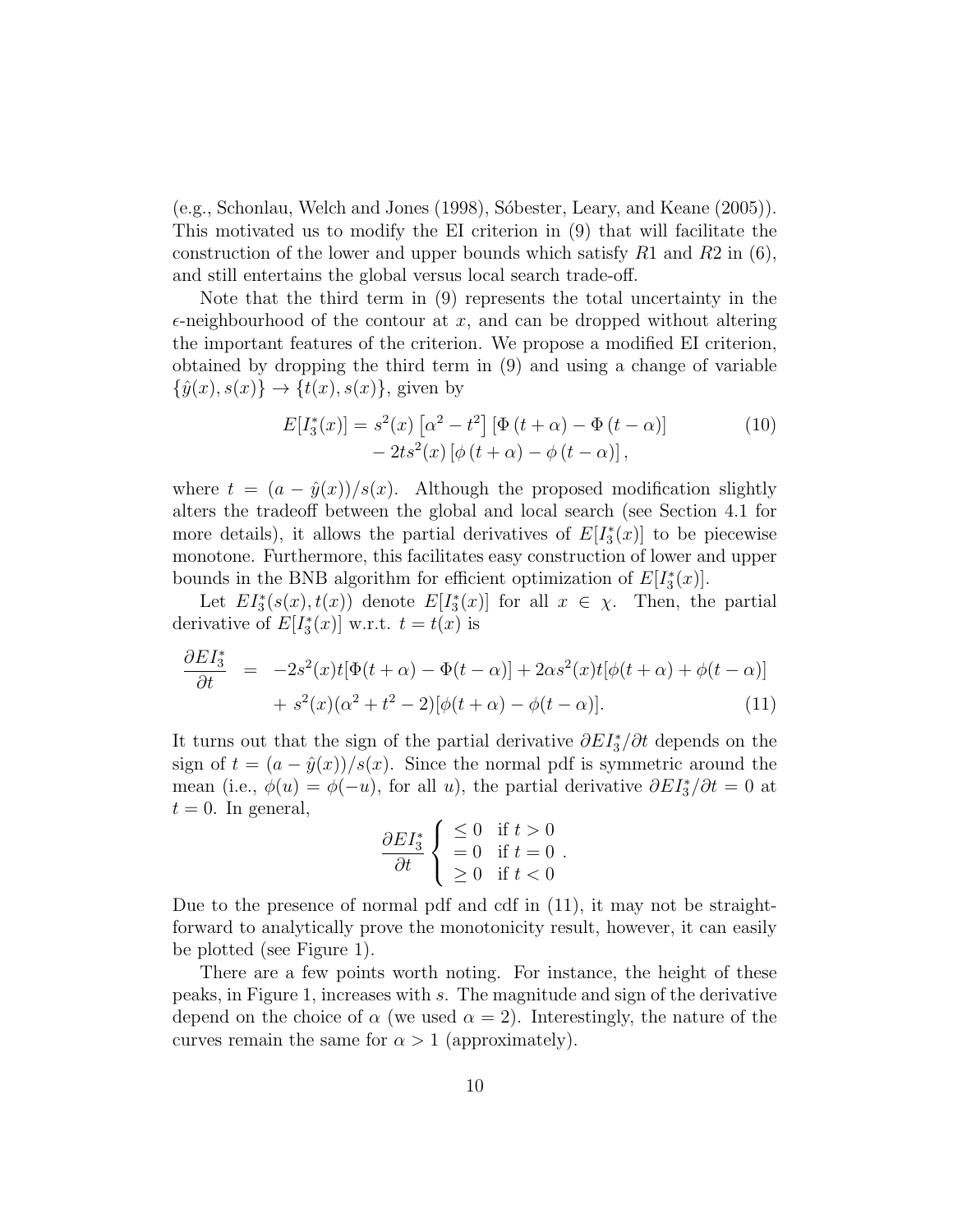

Figure 1: Partial derivative of  $EI_3^*(t(x), s(x))$  w.r.t.  $t(x)$  evaluated at  $\alpha = 2$ .

The partial derivative  $EI_3^*$  w.r.t.  $s(x)$  is given by

$$
\frac{\partial EI_3^*}{\partial s(x)} = 2s(x)(\alpha^2 - t^2)[\Phi(t + \alpha) - \Phi(t - \alpha)]
$$
  
-4ts(x)[\phi(t + \alpha) - \phi(t - \alpha)]. (12)

The partial derivative  $\partial EI_3^*/\partial s(x)$  is always non-negative. However, as with the monotonicity of  $EI_3^*(s(x), t(x))$  with respect to  $t(x)$ , analytic proof may be somewhat complicated. Figure 2 displays the partial derivative  $\partial EI_3^* / \partial s(x)$  as a function of  $s(x)$ .

As in the simultaneous estimation of the global maximum and minimum case, bounds on  $E[I_3^*]$  $\binom{1}{3}(x)$  for every  $x \in \mathcal{Q}$  are obtained using the bounds on  $t(x)$  and  $s(x)$  in the hyper-rectangle  $\mathcal{Q} \in \mathcal{L}$ . The bounds are

$$
E[I_3^*(x)]_{lb} = \min\{EI_3^*(s_{lb}(\mathcal{Q}), t_{lb}(\mathcal{Q})), EI_3^*(s_{lb}(\mathcal{Q}), t_{ub}(\mathcal{Q}))\},\\ E[I_3^*(x)]_{ub} = \max\{EI_3^*(s_{ub}(\mathcal{Q}), t_{lb}(\mathcal{Q})), EI_3^*(s_{ub}(\mathcal{Q}), t_{ub}(\mathcal{Q}))\}.
$$

Because  $EI_3^*(s(x), t(x))$  is an increasing function of  $s(x)$ , the lower bound of  $E[I_3^*]$  $\mathcal{L}_3^*(x)$  in Q is obtained using  $s_{lb}(Q)$ , and the value of  $\hat{y}(x)$  farthest from the estimated contour.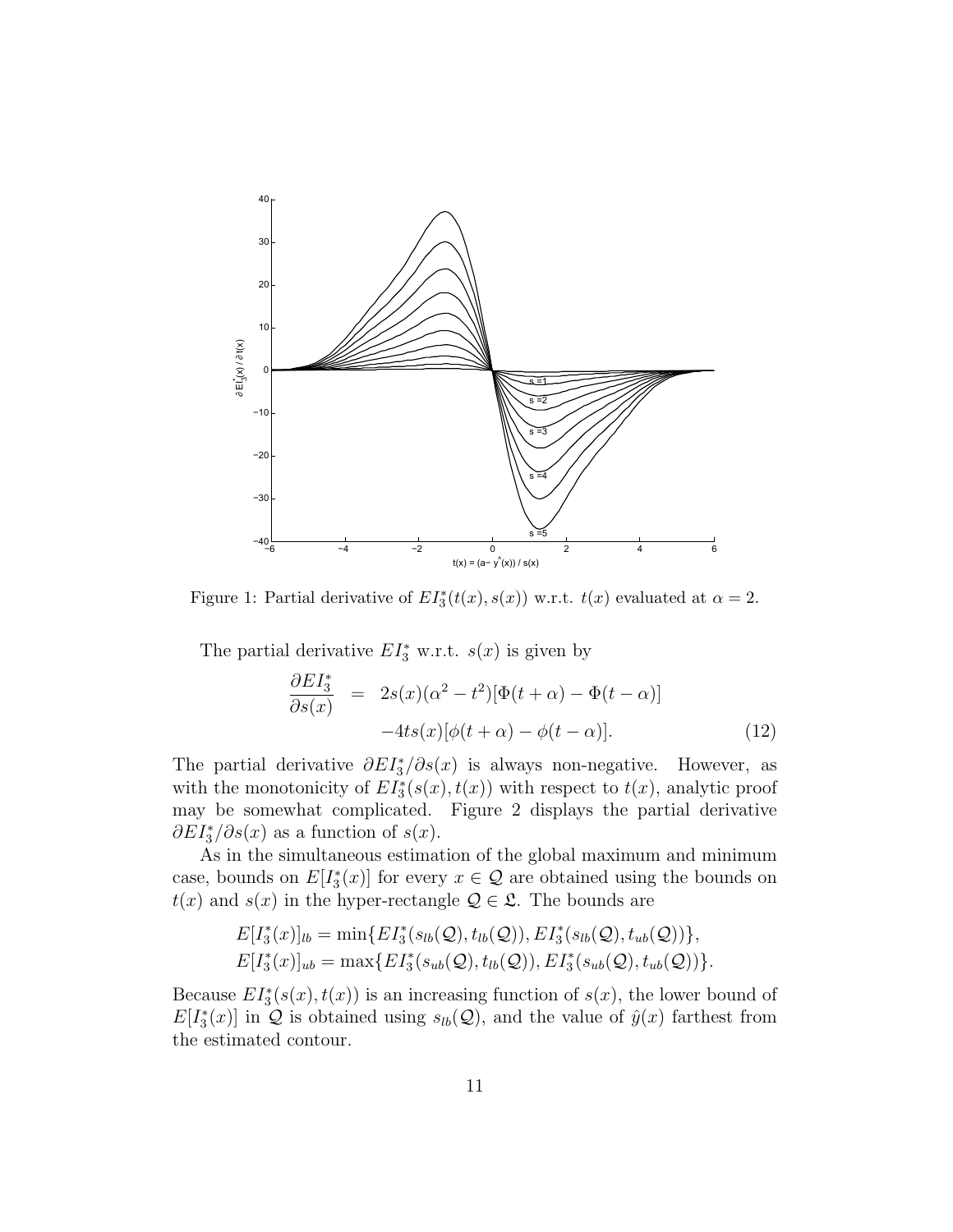

Figure 2: Partial derivative of  $EI_3^*(t(x), s(x))$  w.r.t.  $s(x)$  evaluated at  $\alpha = 2$ .

Ranjan et al. (2008) used a genetic algorithm for maximizing the expected improvement criterion (9). We will show in Sections 4.2 and 4.3 that the proposed BNB algorithm outperforms the implementation of Ranjan et al. (2008) and can save simulator evaluations.

## 4. Simulations

This section presents comparison between the proposed branch and bound algorithm, a genetic algorithm (GA) and a non-sequential (static) design for maximizing the EI criteria for various test functions. Two approaches are taken to compare BNB, GA and a static design approach. The first we will call the "direct comparison", and was designed to reduce all noise external to the two optimization algorithms (BNB and GA) so that the EI criterion values chosen by each method can be directly compared. The second, the "long run comparison", demonstrates the average performance of the two algorithms by comparing the estimated and true features of interest as the additional new trials are augmented. In both cases, complex test functions are used for generating computer simulator outputs.

The GA we implemented to maximize the expected improvement function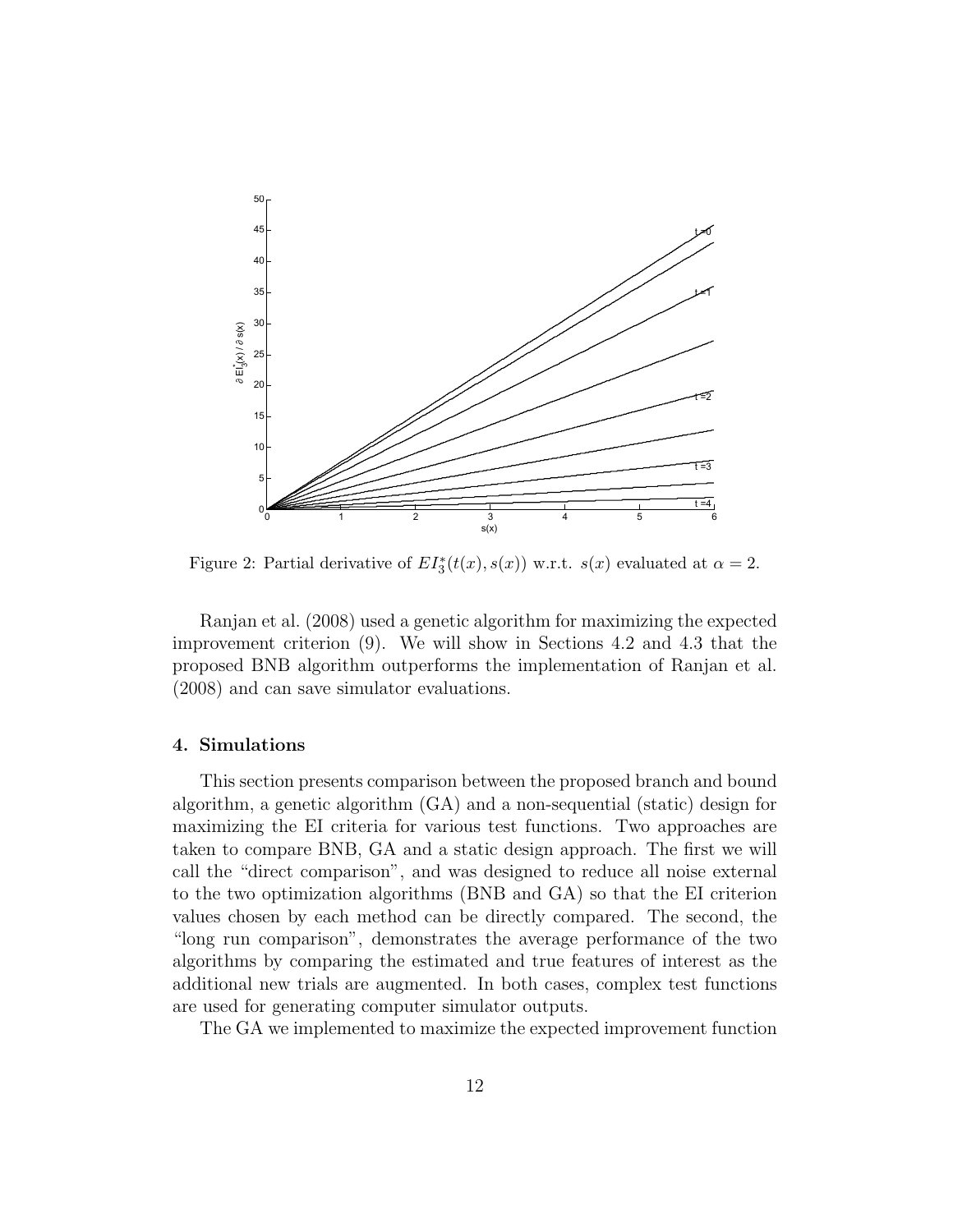can be described as follows (see Ranjan et al. (2008) for details):

```
for i=1..number_multistarts
 Generate an initial population X_init (of size n_init)
 for j=1..number_generations
   Mutation - Randomly perturb X_init to get X_pert
              Augmentation: X_aug = [X_init; X_pert]
   Crossover - Randomly swap elements of X_aug to get X_cross
              Augmentation: X_aug = [X_aug; X_cross]
   Selection - Evaluate EI for every candidate solution in
       X_aug and retain n_init members with highest EI value.
end
```
end

GAs are well-known algorithms that can produce competitive results. In the GA we used, the magnitude of the mutation was variable and perturbed each dimension  $\pm (0.5)$ % of the original value. The initial population was generated with the random Latin hypercube function lhsdesign in Matlab 7.5.0. Crossover was between randomly selected pairs, in random dimensions. See Holland (1975) and Mitchell (1996) for more information.

Before we compare the optimization power of the proposed BNB algorithms and the GA, we present results from an empirical study on the tradeoff between local versus global search in  $EI_3$  and  $EI_3^*$ , for estimating a prespecified contour.

## 4.1. Comparison between  $EI_3$  and  $EI_3^*$

Both  $EI_3$  and  $EI_3^*$  consist of terms that encourage local and global search. The most important difference is the balance between the local and the global searches. The entries in Table 1 denote the proportion of additional trials that were chosen in the neighborhood of a pre-specified contour, i.e., the proportion of new trials that favored local search. Table 1 presents the results when the computer simulator outputs were generated from the Branin and two-dimensional Levy functions (see Section 4.3 for details on these test functions). The results presented here are averaged over 100 realization of random maximin Latin hypercube designs of size  $n_0 = 20$  for initial design. For each realization, the new trials were chosen by maximizing the two EI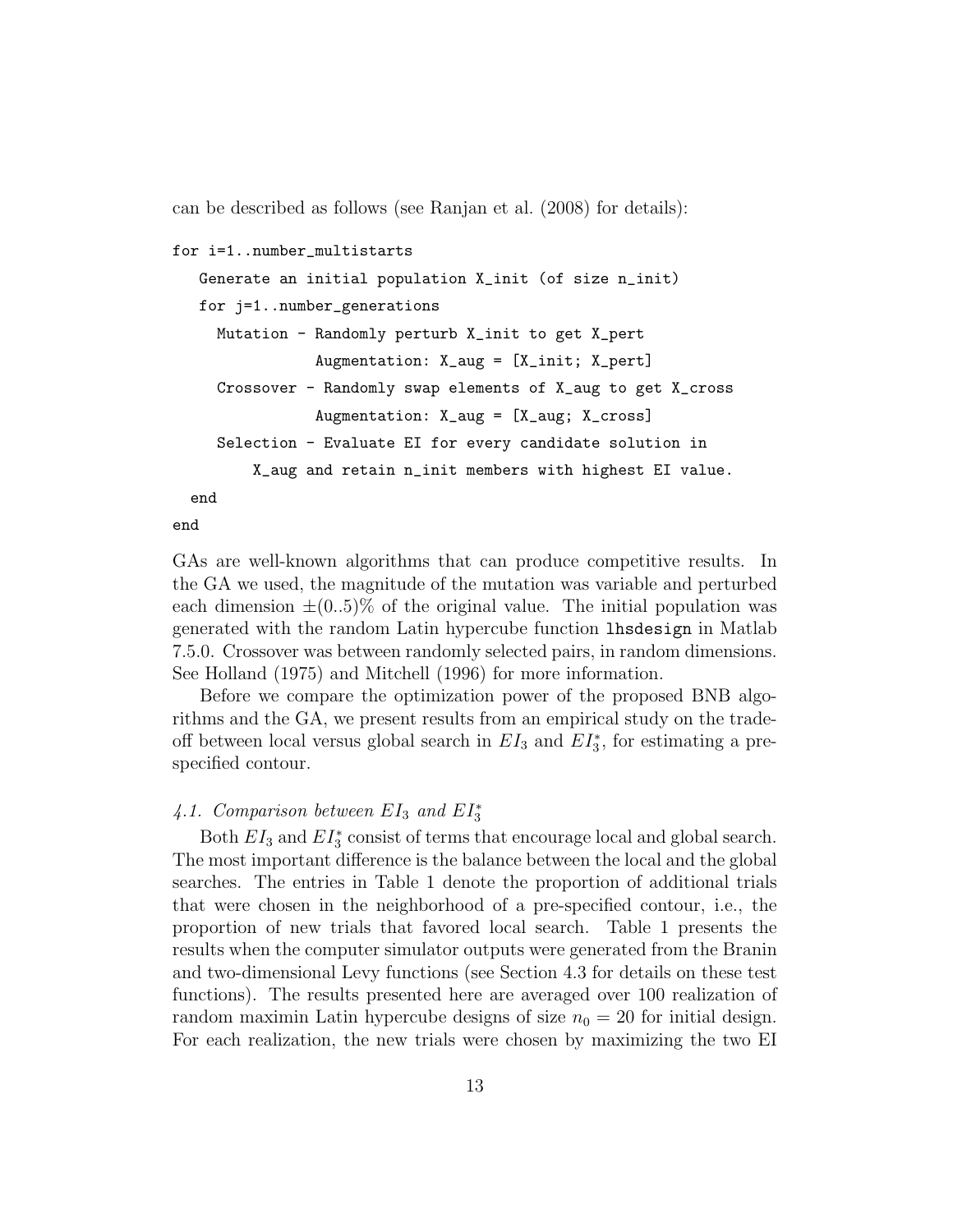criteria using GA. The contours of interest were  $y = 45$  and  $y = 70$  for the Branin and Levy functions respectively. This simulation will display whether there are practical differences between the two criteria in terms of their balance between local and global search.

| number of    |        |            | Branin $y = 45$ Contour   Levy 2D $y = 70$ Contour |            |  |
|--------------|--------|------------|----------------------------------------------------|------------|--|
| points added | $EI_3$ | $EI^*_{3}$ | $EI_3$                                             | $EI^*_{3}$ |  |
| $k=5$        | 0.55   | 0.66       | 0.49                                               | 0.55       |  |
| $k=10$       | 0.72   | 0.80       | 0.44                                               | 0.53       |  |
| $k=20$       | 0.85   | 0.89       | 0.39                                               | 0.54       |  |
| $k=30$       | 0.89   | 0.93       | 0.37                                               | 0.55       |  |

Table 1: Proportion of additional trials chosen in the neighbourhood of a prespecified contour, by  $EI_3$  and  $EI_3^*$  criteria for estimating pre-specified contours

A new point was considered to be in the local neighbourhood if  $f(x_{new})$ was within  $(40, 50)$  for the Branin function, and within  $(60, 80)$  for the Levy function. For both functions more points are added in the local neighbourhood with the new criterion, most notably in estimating the Levy contour when  $k = 30$  new points were added.

The practical implications of this simulation are that the new criterion allocates slightly more points for local search. This is expected as the term with integral was removed from  $(9)$ , and it contributes to the global search. This is a desirable characteristic of an expected improvement criterion if the underlying surface is relatively smooth. If it is known that the simulator response surface is relatively bumpy, the local and global search terms in  $(10)$  could be reweighted as in Sóbester et al.  $(2005)$ . This reweighted EI will still enable easy construction of the lower and upper bounds for the branch and bound algorithm.

## *4.2. Direct comparison*

The objective of this simulation is to compare BNB and GA optimization of the EI criterion for a single step of the sequential design algorithm, starting from the same initial design.

To begin with we follow Steps 1-3 of the sequential design strategy outlined in Section 2.2 to obtain a fitted surface. The fitted GP model serves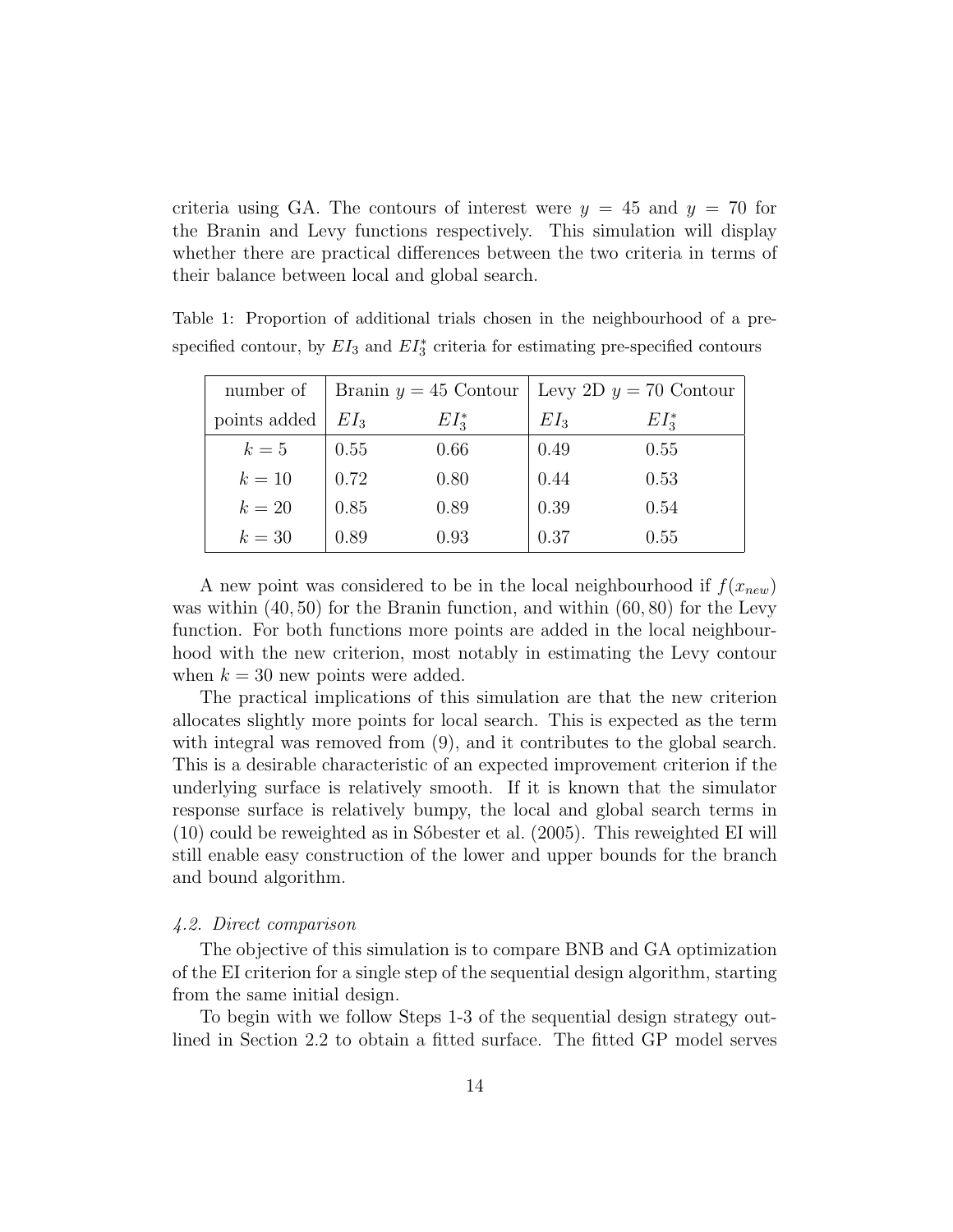as input for the BNB and GA optimizer. These two methods search for the maximum of the EI criterion over  $\mathcal{Q}_{init} = [0, 1]^d$ , and then the estimates of the maximum EI are compared. The two optimizers BNB and GA use exactly the same inputs (MLE of the parameters in GP model, initial trials  $X_{init}$ ,  $y(X_{init})$ , and the current best estimate of the feature of interest) in this comparison, and so their output are directly comparable, though subject to small approximation. The approximation in BNB comes from estimating the bounds of  $\hat{y}(\mathbf{x})$ ,  $\hat{s}(\mathbf{x})$  based on points in each rectangle  $\mathcal{Q} \in \mathcal{Q}_{init} = [0, 1]^d$ . For example the upper bound of  $\hat{y}(\mathbf{x})$  in some rectangle Q is estimated by the maximum observed  $\hat{y}(\mathbf{x})$  for  $\mathbf{x} \in \mathcal{Q}$  from the GP model fit. Thus, the comparison will be between a 'stochastic version' of the branch and bound algorithm developed in Section 3, and the genetic algorithm outlined earlier. For all the comparisons presented here the number of evaluations of the EI criterion will be fixed for both BNB and GA; 500 for 2-dimensional, and 3000 for 4-dimensional test functions. In actual applications, the use of a a tolerance  $\epsilon$  for BNB might be preferred to the evaluation budget adopted here. The evaluation budget facilitates direct comparison.

The entries in Tables 2 and 3 summarize the EI values found by BNB and GA for two features of interest (contour, maximum and minimum) and three test functions (Branin, two-dimensional and four-dimensional Levy). The numbers are the maximum EI values averaged over approximately 500 different initial random maximin Latin hypercube designs. A few simulations resulted in bad GP fit (especially when fitting the complex Levy functions, see Figure 6) and both BNB and GA results for those simulations were excluded from average calculation. The numbers in parentheses show the standard errors of these EI values  $(s/\sqrt{n} = s/\sqrt{500})$ . For example, in the first row of Table 2, 9.85 and 7.05 are the average maximum EI values obtained by BNB and GA, and the second row contains the corresponding sample standard error of 0.18 and 0.20 respectively.

Table 2 shows that for every case (choice of  $n_0$ , feature of interest and test function) BNB maximizes  $E[I_2(x)]$  more effectively than GA. In some cases the two methods are closer - for instance with 40 initial points in simultaneous estimation of the maximum and minimum for the 2D Levy function the two methods are practically indistinguishable. But is most of these simulations BNB locates significantly higher EI than GA.

Analogous to the results presented in Table 2, Table 3 presents the results for the four-dimensional Levy function. The features of interest are the contour at  $y = 180$  and simultaneous determination of the maximum and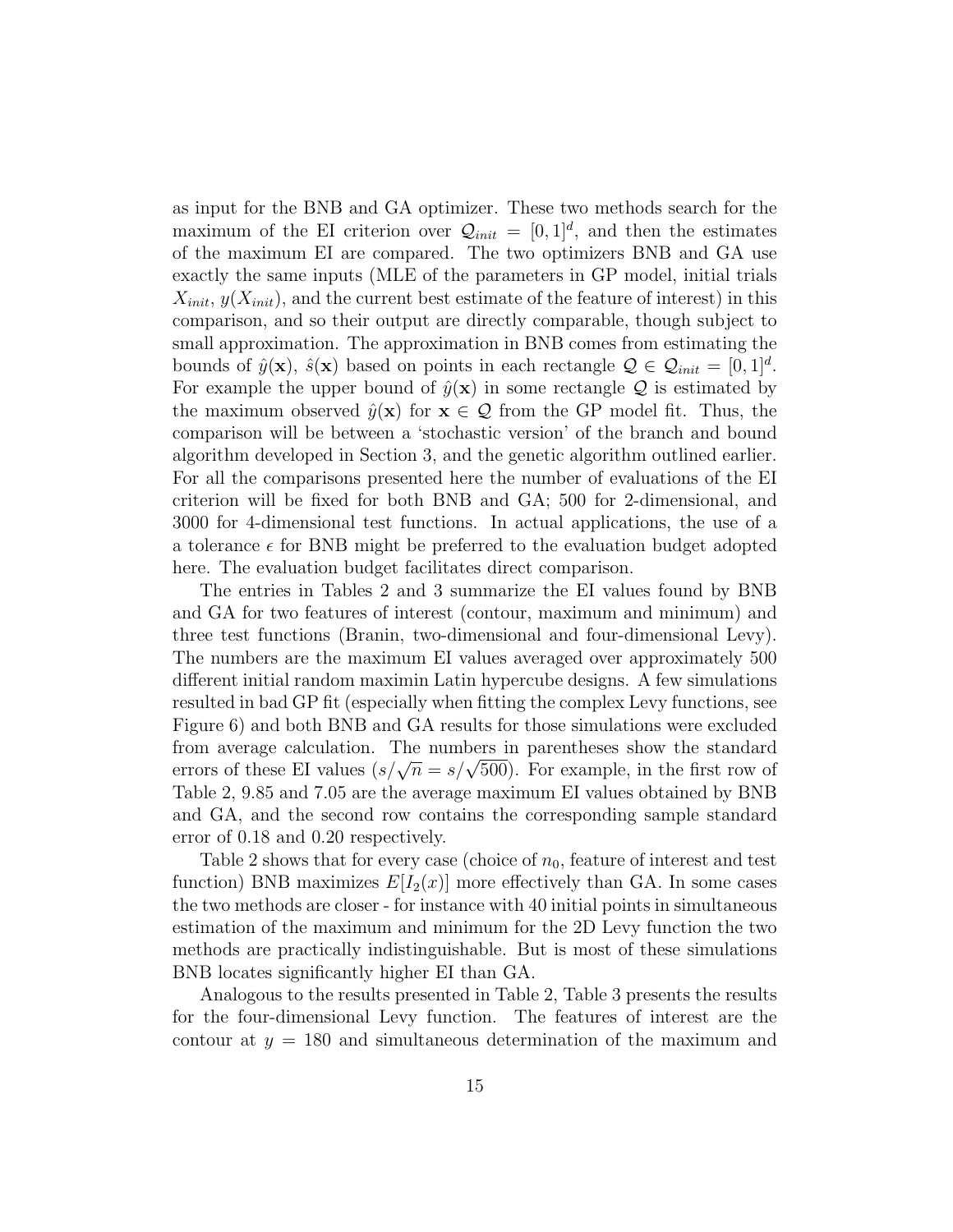| Maximum & minimum  |                   |                   |                    |                   |  |  |
|--------------------|-------------------|-------------------|--------------------|-------------------|--|--|
|                    | <b>Branin</b>     |                   | Levy 2D            |                   |  |  |
|                    | BNB               | GA                | <b>BNB</b>         | GA                |  |  |
| $n_0 = 10$         |                   | 9.85 7.05         | 3.58               | 2.74              |  |  |
|                    |                   | $(0.18)$ $(0.20)$ |                    | $(0.23)$ $(0.18)$ |  |  |
| $n_0 = 20$         |                   | 7.46 4.45         |                    | 1.33 1.13         |  |  |
|                    |                   | $(0.17)$ $(0.18)$ |                    | $(0.11)$ $(0.10)$ |  |  |
| $n_0 = 30$         |                   | 6.51 3.48         | 0.76               | 0.66              |  |  |
|                    |                   | $(0.17)$ $(0.16)$ |                    | $(0.06)$ $(0.05)$ |  |  |
| $n_0 = 40$         | 5.61              | 2.75              | 0.68               | 0.66              |  |  |
|                    |                   | $(0.18)$ $(0.14)$ | (0.05)             | (0.04)            |  |  |
| Contour at $y = a$ |                   |                   |                    |                   |  |  |
|                    | Branin $(a = 45)$ |                   | Levy 2D $(a = 70)$ |                   |  |  |
|                    | <b>BNB</b>        | GA                | <b>BNB</b>         | GA                |  |  |
| $n_0 = 10$         | 29.79             | 18.12             | 62.70              | 41.88             |  |  |
|                    |                   | $(0.67)$ $(0.49)$ |                    | $(6.19)$ $(4.81)$ |  |  |
| $n_0 = 20$         |                   | 8.02 4.04         |                    | 55.64 40.23       |  |  |
|                    |                   | $(0.24)$ $(0.15)$ |                    | $(5.14)$ $(4.27)$ |  |  |
| $n_0 = 30$         |                   | 3.54 1.90         |                    | 37.98 24.15       |  |  |
|                    |                   | $(0.15)$ $(0.09)$ |                    | $(3.58)$ $(2.57)$ |  |  |
| $n_0 = 40$         |                   | $1.76$ 0.93       | 29.13              | 15.65             |  |  |
|                    |                   | $(0.08)$ $(0.05)$ |                    | $(3.19)$ $(1.99)$ |  |  |

Table 2: EI optimization using BNB and GA for simultaneous estimation of the global maximum and minimum, and contours for the Branin and 2D Levy functions

minimum. Results are presented when BNB and GA are allocated 3000 evaluations of the EI criterion (Tables 2 and 3 respectively). For the 4D Levy function, BNB achieves slightly better results than GA for both of these EI criteria.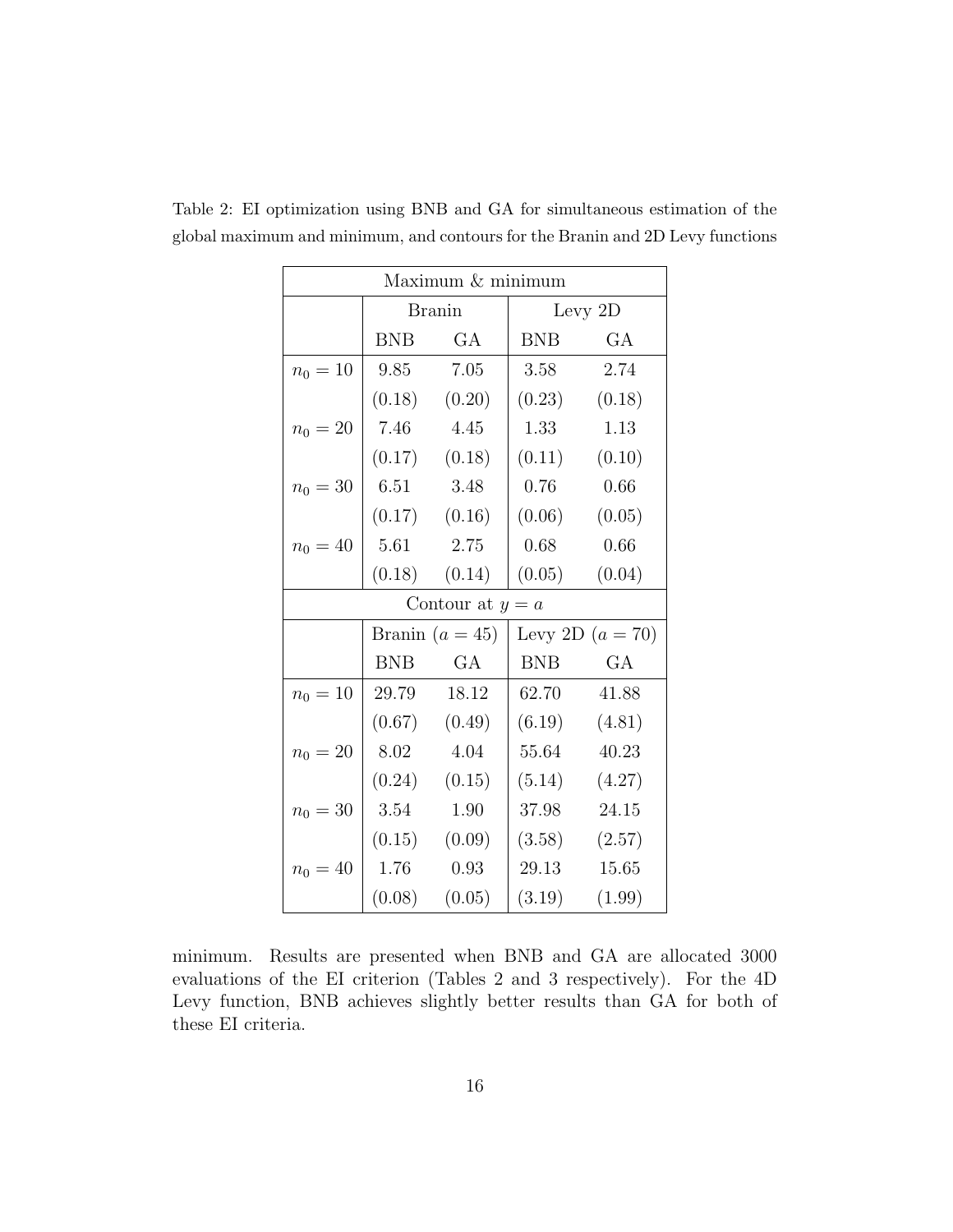| 4 Dimensional Levy Function |                 |         |            |                     |  |  |  |
|-----------------------------|-----------------|---------|------------|---------------------|--|--|--|
|                             | Contour $y=180$ |         |            | Maximum and Minimum |  |  |  |
|                             | <b>BNB</b>      | GА      | <b>BNB</b> | GA                  |  |  |  |
| $n_0 = 30$                  | 516.1           | 509.8   | 11.79      | 10.63               |  |  |  |
|                             | (38.39)         | (38.53) | (0.54)     | (0.47)              |  |  |  |
| $n_0 = 40$                  | 325.5           | 315.4   | 12.46      | 10.80               |  |  |  |
|                             | (27.14)         | (25.27) | (0.56)     | (0.50)              |  |  |  |
| $n_0 = 50$                  | 230.5           | 227.2   | 8.99       | 8.13                |  |  |  |
|                             | (16.62)         | (15.52) | (0.38)     | (0.33)              |  |  |  |
| $n_0 = 60$                  | 172.1           | 170.4   | 9.12       | 8.35                |  |  |  |
|                             | (14.90)         | (13.61) | (0.39)     | (0.35)              |  |  |  |

Table 3: EI optimization using BNB and GA for estimation of the  $y = 180$  contour, and simultaneous estimation of the maximum and minimum for 4D Levy function

It should be noted that one of the principal advantages of the branch and bound algorithm is that it is designed to give results within  $\epsilon$  of the true maximum of  $E[I(x)]$ . Fixing the number of EI evaluations (and consequently the number of iterations of the BNB/GA optimization algorithm) though necessary for comparison, results in an approximation of the  $EI(x)$  maximum which is not necessarily within  $\epsilon$  tolerance of the true  $E[I(x)]$  maximum.

## *4.3. Long run comparison*

The maximum EI values found by BNB and GA cannot be compared after the first new point is added because the augmented designs  $\{X_{init} \cup x_{ga}^{new}\}$ and  $\{X_{init} \cup x_{bnb}^{new}\}$  differ, as will the fitted GP surfaces and the EI surfaces. As a result, instead of comparing the maximum  $EI$ , the running best estimate of the features of interest (e.g., maximum) after adding  $k$ -th new design point are compared. We also use a non-sequential (static) approach, by fitting a GP model with a random maximin Latin hypercube design of size  $n_0 + k$ , to serve as a benchmark for comparison. Ideally, both BNB and GA should outperform this non-sequential approach. Next, we present three examples to illustrate the comparisons.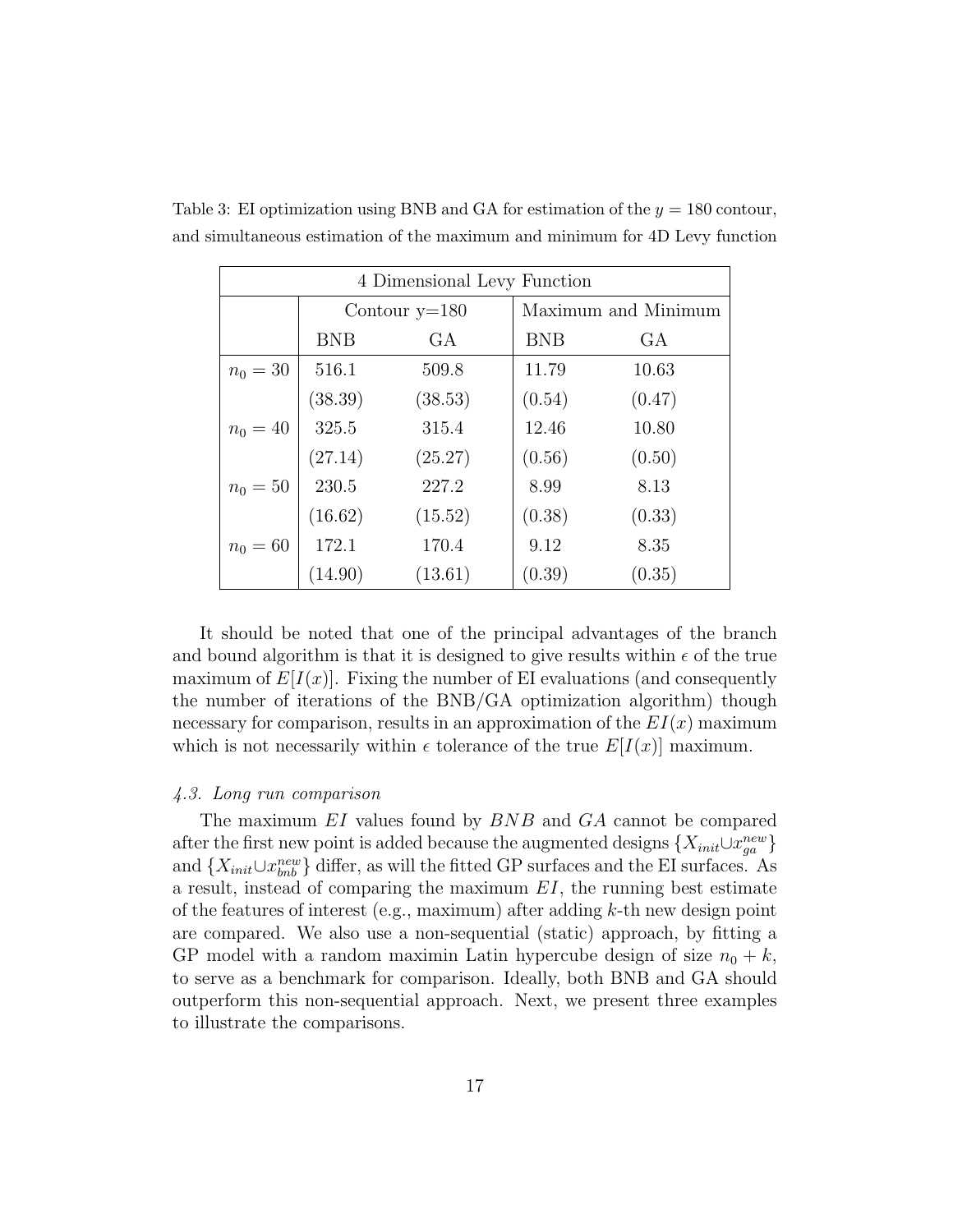**Example 1 - Branin.** Suppose the computer model output  $y = f(x_1, x_2)$ is generated using Branin function given by

$$
f(x_1, x_2) = \left(x_2 - \frac{5.1x_1^2}{4\pi^2} + \frac{5x_1}{\pi} - 6\right)^2 + 10\left(1 - \frac{1}{8\pi}\right)\cos(x_1) + 10,\tag{13}
$$

where  $x_1, x_2 \in [0, 5]$ , however, we rescale the inputs to  $[0, 1]^2$ . The true global maximum,  $y_{max} = 55.6$ , and minimum,  $y_{min} = 0.398$ , of Branin function are attained at  $(x_1, x_2) = (0, 0)$  and  $(x_1, x_2) = (0.62, 0.42)$ . Figure 3 presents the long run comparison of the BNB and GA optimizers for maximizing the EI criterion (8) developed for simultaneous estimation of the global maximum and minimum. For each realization, a random maximin Latin hypercube designs of size  $n_0 = 20$  was chosen as initial design, and then  $n_{new} = 30$ additional trials were found sequentially (one at-a-time) by maximizing the EI criterion and augmented to the design. The results are averaged over 100 such realizations, and the error bars denote the simulation standard error.



Figure 3: Estimated optima for Branin function (true maximum = 55.6, minimum  $= 0.398$ ; BNB (blue - solid), GA (red - dashed), static (black - dash-dotted)

It is clear from Figure 3 that the optimization of the EI criterion using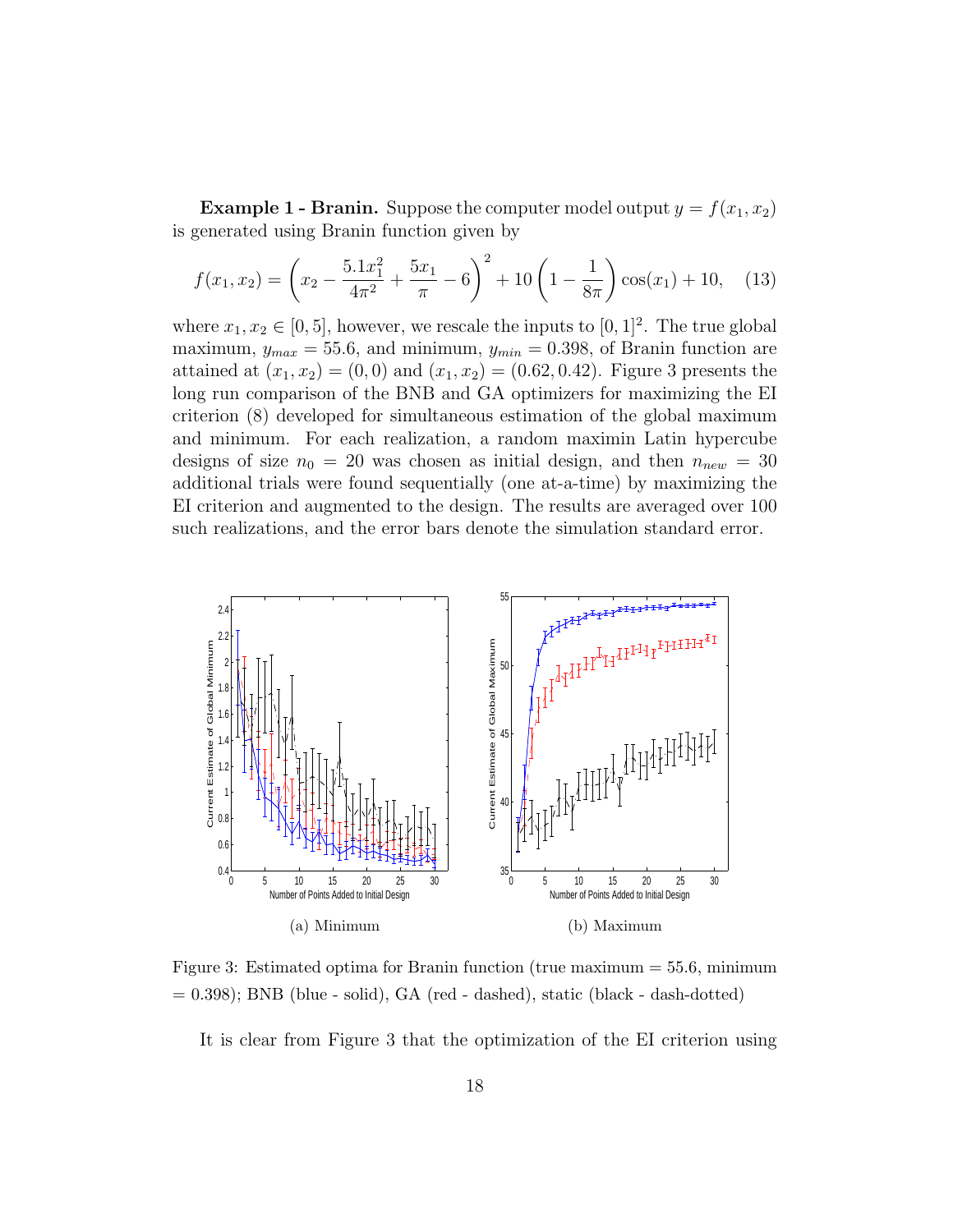BNB (blue) leads to the true maximum in significantly fewer number of computer simulator runs compared to the (red) GA optimizer or baseline (black) search of a random maximin Latin hypercube. However the estimated global minimum does not seem to be significantly different for any of the optimization techniques, though on average BNB attains a closer estimate of the true minimum than GA which is in turn closer on average than the static method. This is somewhat intuitive as the Branin function is quite smooth and almost flat near the global minimum (see Figure 4).



Figure 4: Contours of Branin function in  $[0,5]^2$  rescaled to  $[0,1]^2$ .

A comparison of a static design of size  $n_0 + k$  and the sequential design with EI (10) optimized using BNB and GA when estimating a contour of height  $y = 45$  is presented in Figure 5. Their performance is measured in terms of the divergence between the true and estimated contour, given by

$$
d_k = \sqrt{\frac{1}{n} \sum_{i=1}^{m} (\hat{y}_k(x_{c,i}) - a)^2},
$$
\n(14)

where  $\{x_{c,i}, i = 1, ..., m\}$  denotes the discretized true contour at  $y = 45$ , and  $\hat{y}_k(\cdot)$  denotes the estimated process value after adding k new points or from a static design of size  $n_0 + k$ . The results are averaged over 100 random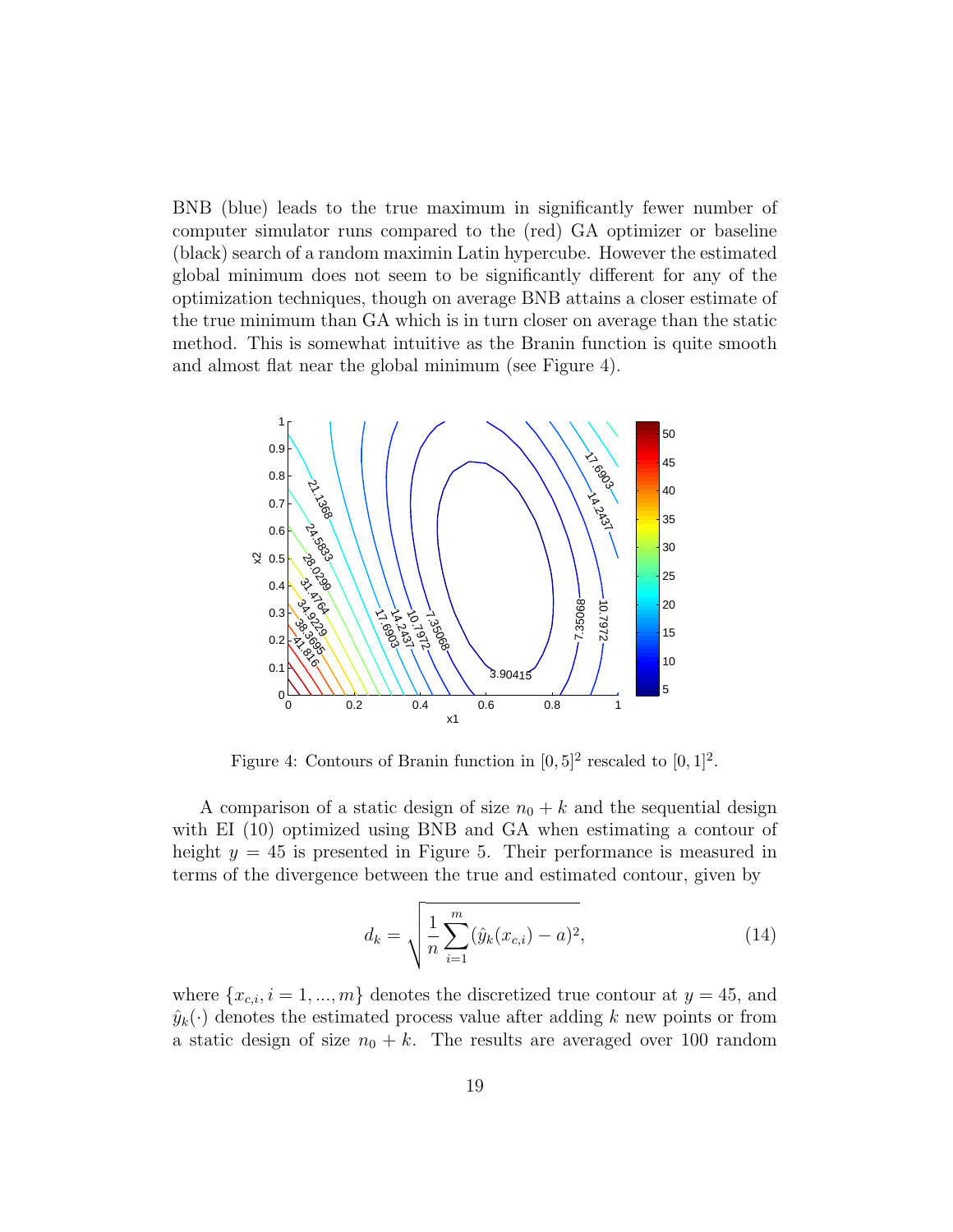maximin Latin hypercube initial designs of size  $n_0 = 20$  each, and for each realization, we add  $n_{new} = 30$  additional trials.



Figure 5: Estimated BNB(blue), GA(red), and static(black) contour divergence versus number of new points added to initial design for the Branin test function.

Figure 5 displays the divergence  $d_k$  for the Branin function with contour at  $y = 45$ . In this simulation BNB and GA methods perform similarly, both significantly better than the static design. The contour discrepancies of the sequential methods approach 0 quickly; an indication that this contour is relatively simple to locate. Since the contour at  $y = 45$  is in the very bottom left corner of the design region (see Figure 5), the maximin Latin hypercube design is less likely to place points very near the contour  $y = 45$ , which results in poor performance for the static method.

**Example 2 - Levy 2D.** Suppose the computer model output  $y =$  $f(x_1, x_2)$  is generated using the Levy function given by

$$
f(x_1, ..., x_d) = \sin^2(\pi w_1) + \sum_{k=1}^{d-1} (w_k - 1)^2 [1 + 10\sin^2(\pi w_k + 1)] + (w_d - a)^2,
$$

where  $w_k = 1 + (x_k - 1)/4$  and  $x_k \in [-10, 10]$  for  $k = 1, ..., d$ . We rescale the inputs  $x = (x_1, ..., x_d)$  to  $[0, 1]^d$ . For the two-dimensional Levy function (see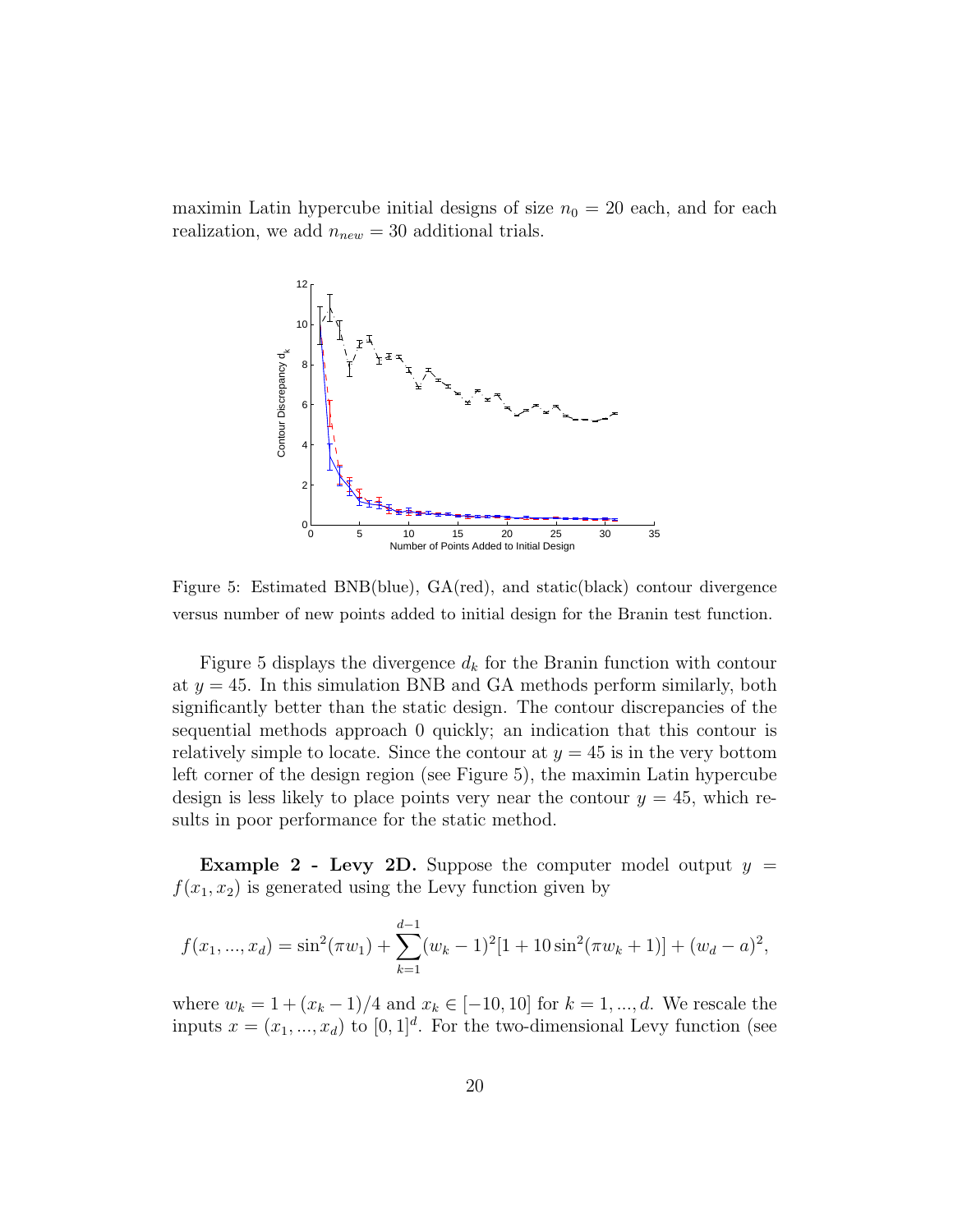

Figure 6: 2D Levy function contour plot rescaled to  $[0, 1]^2$ 

Figure 6), the global maximum,  $y_{max} = 95.4$ , and minimum,  $y_{min} = 0$ , are attained at  $(x_1, x_2) = (0, 0)$  and  $(x_1, x_2) = (0.55, 0.55)$ .

Figure 7 presents the long run comparison of the BNB and GA optimizers for maximizing the EI criterion (8) developed for simultaneous estimation of the global maximum and minimum. As in Example 1, the results are averaged over 100 realizations with initial designs of size  $n_0 = 20$  and  $n_{new} = 30$ additional trials. For this example, BNB is a clear winner and leads to better estimates of the global optima in much fewer simulator runs for both the maximum and minimum. As expected, GA performs significantly better than the static design. Figure 8 presents the divergence comparison of the sequential design with the two optimizers as well as a static design when estimating the contour at  $y = 70$ . Here also, each initial design was of size  $n_0 = 20$ ,  $n_{new} = 30$  new trials were added sequentially, and the results are averaged over 100 initial random maximin Latin hypercube designs. As in the maximum and minimum case, the sequence of points added by the BNB (blue) optimization of EI (10) lead to quicker convergence of the contour divergence compared to GA (red). On average the static (black) designs provide relatively minimal improvement to the contour estimate.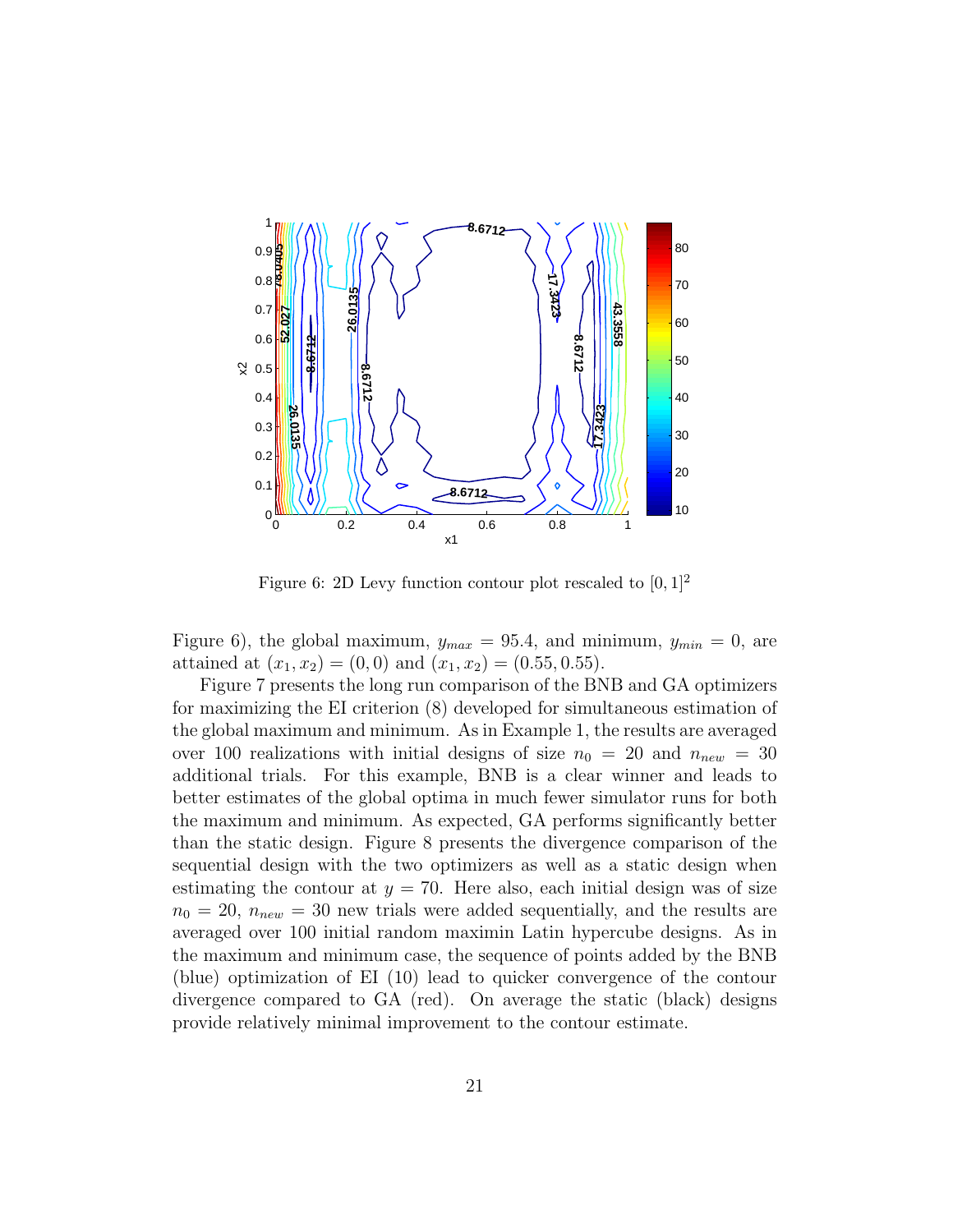

Figure 7: Estimated optima for Levy 2D function (true minimum  $= 0$ , maximum = 95.4); BNB (blue - solid), GA (red - dashed), static (black - dash-dotted).



Figure 8: Estimated contour divergence comparison for the 2D Levy function  $(y = 70)$ ; BNB (blue - solid), GA (red - dashed) and static (black - dash-dotted).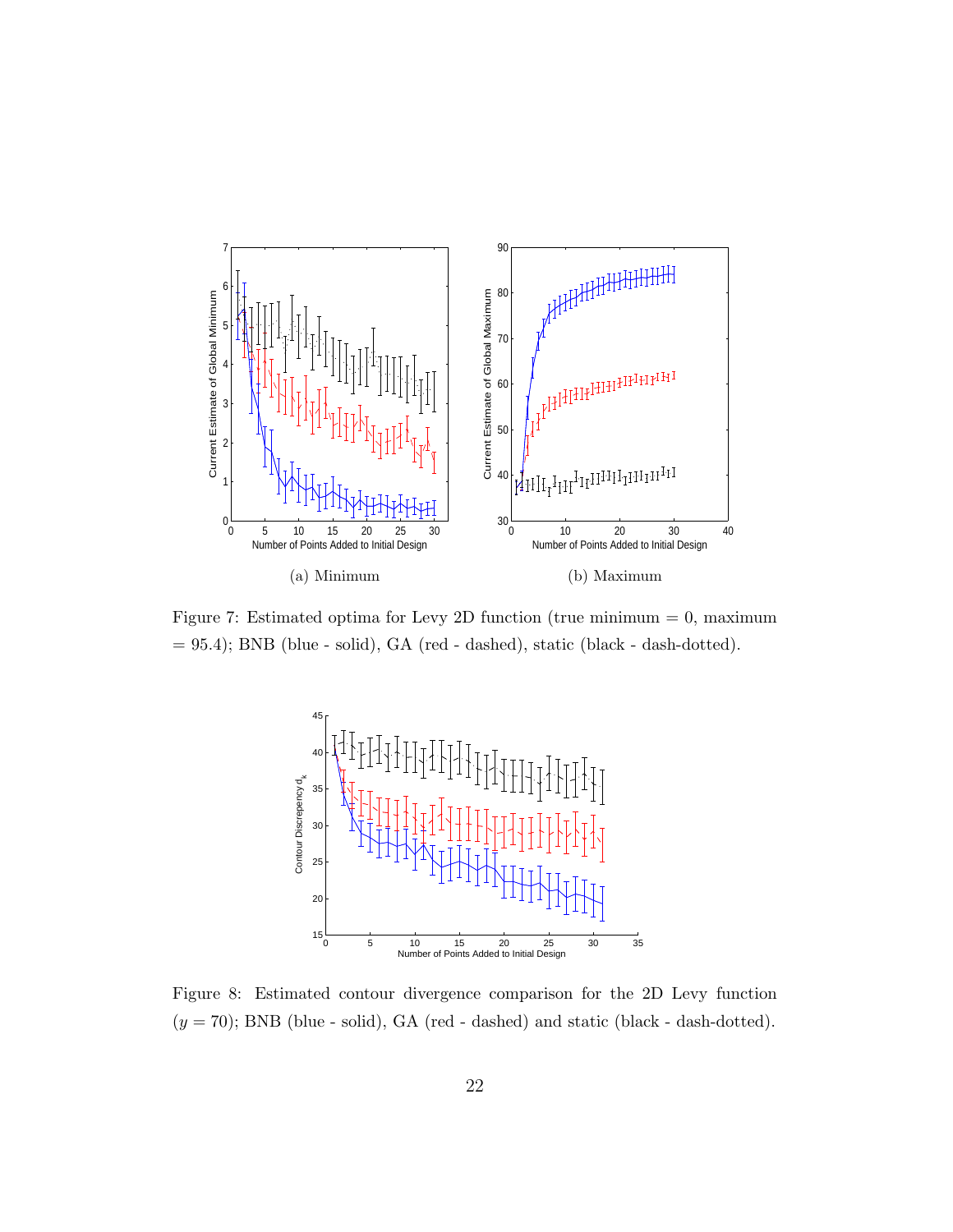Example 3 - Levy 4D. We now use an example of a simulator with fourdimensional inputs (Levy function) to demonstrate that careful optimization of the EI criterion can save significant amount of simulator runs. The simulation results use 30 initial design points chosen from random maximin Latin hypercube, and 20 additional points added sequentially. Comparisons using this higher dimensional function may highlight the differences between the two methods of optimization. BNB and GA were each given a budget of 3000 evaluations of the EI criterion. The true global maximum is approximately 255 at  $(0, 0, 0, 0)$ , and the minimum is 0 at  $(0.55, 0.55, 0.55, 0.55)$ .

Figure 9 displays the comparison of our BNB algorithm with the GA and static designs in simultaneously estimating the maximum and minimum of the 4D Levy function. The results are averaged over 100 random maximin Latin hypercube initial designs of size  $n_0 = 30$ . BNB begins to locate both the minimum and maximum much more quickly than GA, which is in turn better than the static design. BNB is the only method that gets close to the maximum in 20 additional trials. All three methods are slow to locate the global maximum, a reflection of the complexity of the Levy function.



Figure 9: Estimated optima for Levy 4D function (true minimum = 0, maximum  $= 255$ ; BNB (blue - solid), GA (red - dashed) and static (black - dash-dotted).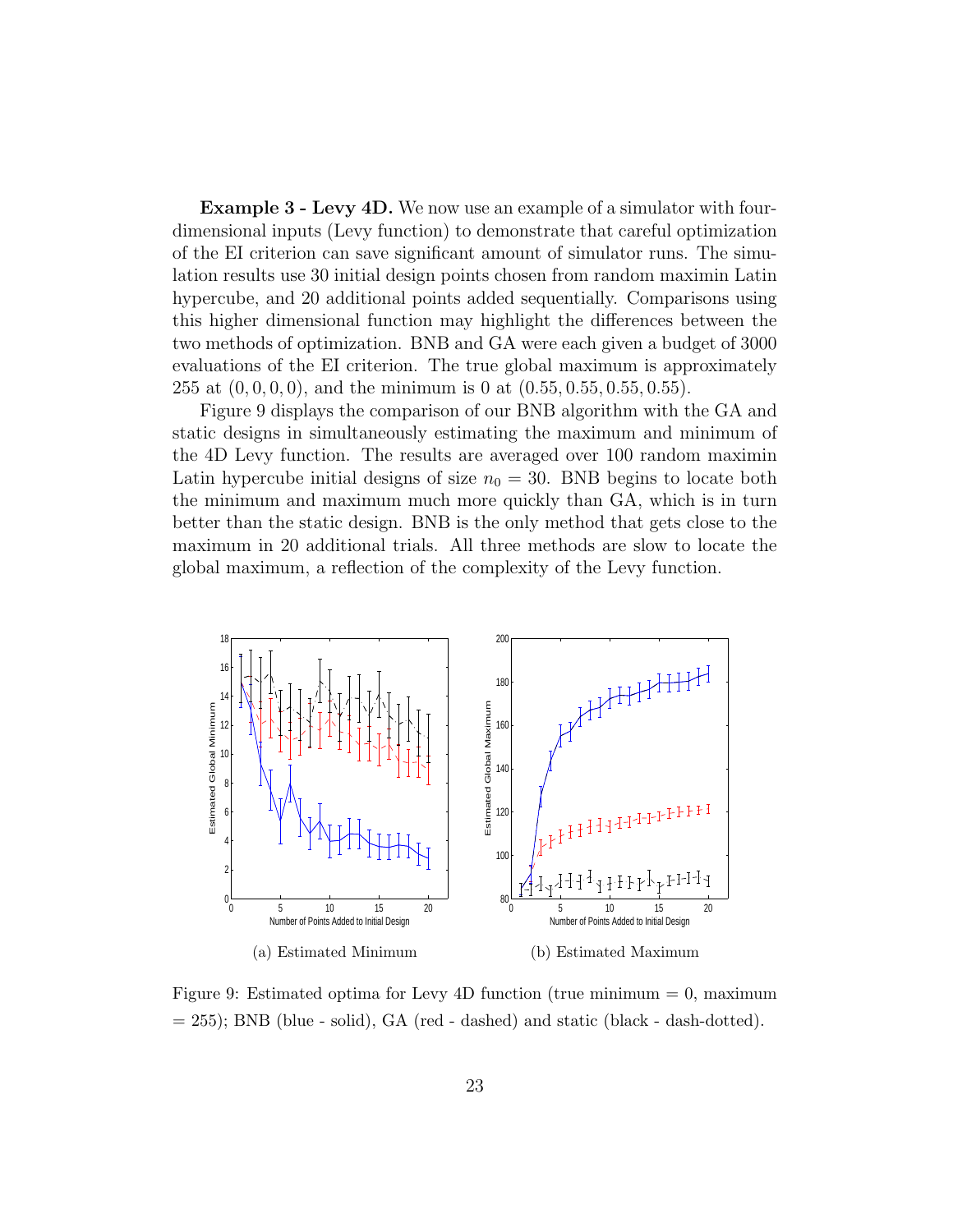As before, we simulate the estimation of the  $y = 180$  contour of the 4D Levy function for BNB, GA, and static designs. The number of initial points  $n_0$  was 30 and 20 new points were added. The results are averaged over 100 random maximin Latin hypercube designs. Figure 10 displays the contour divergence  $d_k$  for the three designs - sequential with EI (10) optimized using BNB, GA and the static design. The new points selected by the BNB algorithm allow estimation of the 4D Levy  $y = 180$  contour more accurately than the other two methods, decreasing the contour divergence much more rapidly after only one point was added.



Figure 10: Estimated contour divergence comparison for the 4D Levy function  $(y = 180)$ ; BNB (blue - solid), GA (red - dashed) and static (black - dash-dotted).

As illustrated in these examples, the branch and bound algorithm is quite competitive. For 2D and 4D Levy functions, BNB is superior to GA and static in estimation of contours as well as simultaneous estimation of the maximum and minimum. In estimating the maximum and minimum of the Branin function BNB locates the maximum much more quickly than the other methods, and all 3 methods are similar in estimating the minimum. For contours of the Branin function GA performs on par with BNB, both of which are preferable to a static design. The Branin function is relatively smooth, and hence optimization of EI criteria is relatively simple, which may explain the absence of differences between these methods in some cases.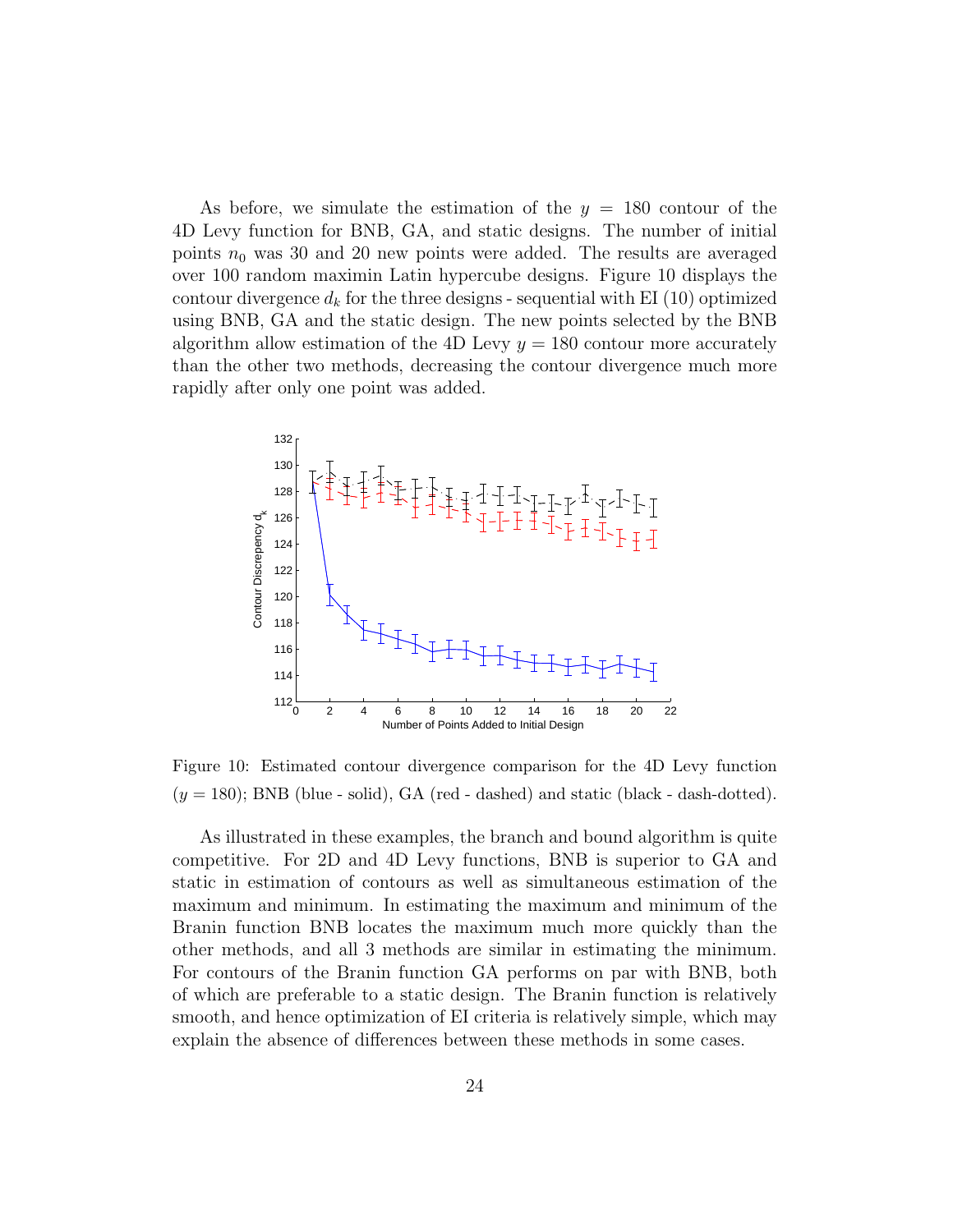#### 5. Discussion

We have generalized the expected improvement criterion for finding the maximum and minimum (simultaneously) as the features of interest, and demonstrated the use of this infill criterion on the Levy and Branin test functions. Also we have developed branch and bound algorithms for contour and maximum/minimum estimation, compared them with genetic algorithms and static designs, and have shown that the BNB outperforms the other two optimization approaches. This study demonstrate that careful optimization of the EI criterion can save significant amount of simulator runs.

Note that we have used a 'stochastic version' of the BNB algorithm, and the approximation comes in from estimating the bounds of  $\hat{y}(\mathbf{x})$ ,  $\hat{s}(\mathbf{x})$  based on points in each rectangle  $Q \in \mathcal{Q}_{init} = [0, 1]^d$ . Further work should be done to investigate maximization of the proposed EI criteria using a non-stochastic branch and bound algorithm.

## References

- Balakrishnan, V., Boyd, S. and Balemi, S. (1991), 'Branch and bound algorithm for computing the minimum stability degree of parameter-dependent linear systems', *Int. J. of Robust and Nonlinear Control* 1(4), 295–317.
- Forrester, A. and Jones, D. (2008), Global Optimization of Deceptive Functions With Sparse Sampling, *in* '12 th AIAA/ISSMO Multidisciplinary Analysis and Optimization Conference', American Institute of Aeronautics and Astronautics.
- Holland, J. (1975), 'Adaption in Natural and Artificial Systems'.
- Jones, D. (2001), 'A Taxonomy of Global Optimization Methods Based on Response Surfaces', *Journal of Global Optimization* 21(4), 345–383.
- Jones, D. R., Schonlau, M. and Welch, W. J. (1998), 'Efficient Global Optimization of Expensive Black-Box Functions', *Journal of Global Optimization* 13(4), 455–492.
- Lawler, E. and Wood, D. (1966), 'Branch-and-bound methods: A survey', *Operations research* pp. 699–719.
- Mitchell, M. (1996), *An Introduction to Genetic Algorithms*, Bradford Books.